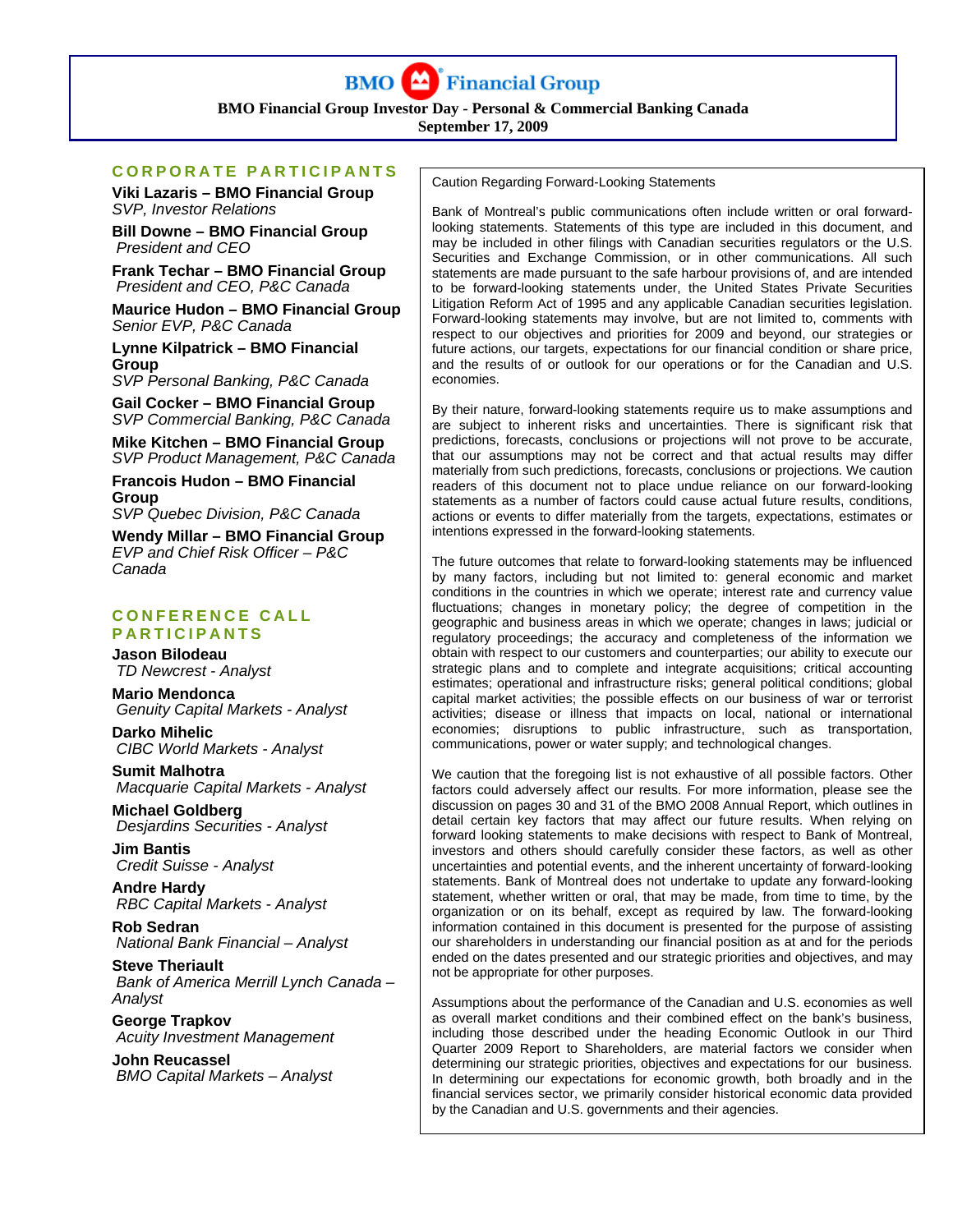# **PRESENTATION**

#### **Viki Lazaris** *- BMO Financial Group - SVP Investor Relations*

Good afternoon, and welcome to P&C Canada's Investor Day. Presenting today are Frank Techar, President and CEO of P&C Canada and members of his leadership team. And Frank will be introducing the team. Also joining us in the room are Bill Downe, Russ Robertson and Tom Flynn.

It's great to have you join us today and over the next few hours you'll be hearing a lot more about our Personal and Commercial business in Canada. As you listen, I hope you'll appreciate the magnitude of the change that's occurred in this group, the distance we've traveled and the momentum we carry into this period of economic recovery.

Before we begin, I'd like to remind you of our forward-looking statement. At this time, I'd like to caution the audience and listeners by stating the following on behalf of those speaking today. Forward-looking statements may be made during this presentation and there are risks that actual results could differ materially from forecast projections or conclusions in the forward-looking statements. Certain material factors and assumptions were applied in drawing the conclusions or making the forecast or projections in these forward-looking statements. You may find additional information about this material, factors and assumptions and the material factors that could cause actual results to so differ in our caution regarding forward-looking statements that are set forth in the third quarter report to shareholders, as well as in the presentations today.

And, finally, just a reminder, this event is being webcast live. There will be a Q&A session after we complete all the presentations. And during the Q&A there will be a few people with roaming microphones going through the audience, and we ask you to state your name and your company name before asking your questions. Washrooms are just outside the door here, and emergency exits are here to your right and at the back of the room.

And with that, it gives me great pleasure to turn the floor over to our CEO Bill Downe.

#### **Bill Downe** *- BMO Financial Group – President and CEO*

Okay. Thanks very much, Viki, and thanks to all of you for being here. It's nice to see such a good turnout. I know there's quite a few people on the line as well. And I think a number of you probably are in town or are here in town because of Kevin Choquette's Investor Day, which I think most of the industry was represented at yesterday.

We're really pleased to be able to do this investor day in concert with that and to focus on the Personal and Commercial bank. Frank is going to spend most of the time focusing on the evolution over the last three years of our Personal and Commercial bank. And I hope it's visible to you the changes that we're going to talk about.

When I reflect back on previous investor days I can see a build over the period of the last 36 months. When I reflect on that first one that we did there was a certain amount of a wait-and-see attitude, I guess would be the way I would read the audience. I feel as though we've built credibility through the period doing the things we said we were going to do, and I hope that you'll find that in the content that Frank and team are going to cover today, the same coverage.

One of the things that's the most important to me with respect to the BMO Financial Group is the relationship we have with our customers and how that shows up on the front line. I was out at our Institute for Learning yesterday afternoon. Those of you who are not familiar with it, we have a learning facility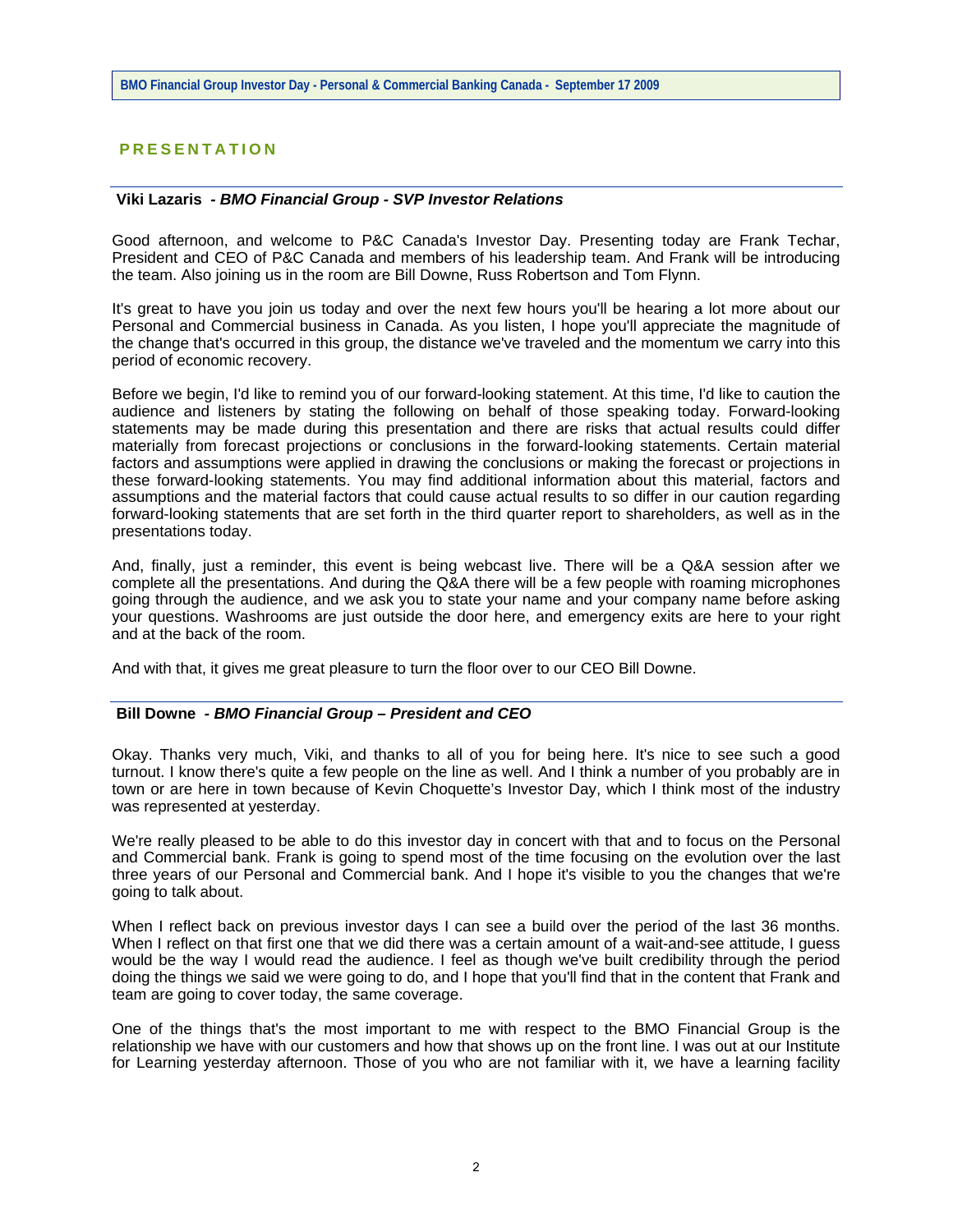here in Scarborough that has about 300-odd classroom places at any one time and residency for 125 of our employees, but it's also the Center for Distributed Learning for the Bank.

And across our system our employees get a minimum of five days of training, all of them, five days of training a year, more and more focused on the themes that are going to come out and the material that we're going to cover. And I was talking to Professor Raymond Balthazar who is a Dalhousie University professor who has been teaching at our institute for seven years, and I asked him what his observation is of the bank. He and I have not talked about this before, but I asked him what his observation of the bank has been in the last three or four years.

And he said, well, it all has to do with the customer. And I was obviously gratified that that was his reflection. But was more interesting is he said that a couple of years ago that the conversation was always about management is putting tremendous emphasis on the customer, but we're not sure how long this will last. Is this just a temporary burst of enthusiasm?

But he said it was quite comforting to him as an academic and someone who thinks about strategy and how strategy gets translated into action; that with every class that comes through, the level of reluctance or maybe even cynicism that the customer sits at the center of everything we do at the bank has basically evaporated.

For me, this is a huge gain. I think it comes through in all of the material that we're going to talk about today, and it's the reason why on the cover of the book you have in front of you it says Defining Great Customer Experience because that's at the heart of everything that we're going to do.

So thank you, again, for being here. We have a short video that we're going to show you and then we're going to plunge right into it. And I'll be here for most of the remainder of the afternoon and be available to take questions, although I suspect most of them will be directed right at the front of the room. Thanks.

(Video Plays)

## **Frank Techar** *- BMO Financial Group – President and CEO, P&C Canada*

Now I know we have a lot of external visitors with us today, but at this moment in time, if this was an internal audience there'd be a standing ovation. So I was kind of expecting that, but I appreciate that you're all still in your seats. Thanks, very much, Bill, and good afternoon to everyone here in Toronto and those of you participating on the webcast.

Given everyone's busy schedules I appreciate that you've taken the time to join us here today. And we know many of you participated in the Scotia Capital Conference yesterday and had an opportunity to hear Bill speak. This afternoon we're going to build on some of the comments that Bill made and talk to you specifically about BMOs largest earnings contributor, the P&C business in Canada.

Let me start just by saying that we are extremely proud of the progress that we've made in executing our strategy. And maybe more importantly, we see opportunities for growth as the market recovers and continues to normalize.

Now, more than ever, me and those who have joined me today believe that we have the ability to not only compete but also win. And before I tell you more, I want to start by introducing the members of my team who will be presenting with me today. Next to me is Maurice Hudon, our Senior Executive Vice President. In June, Maurice took on a new role with a broader mandate. He is now accountable for the development and implementation of our customer market and product strategies across our entire business.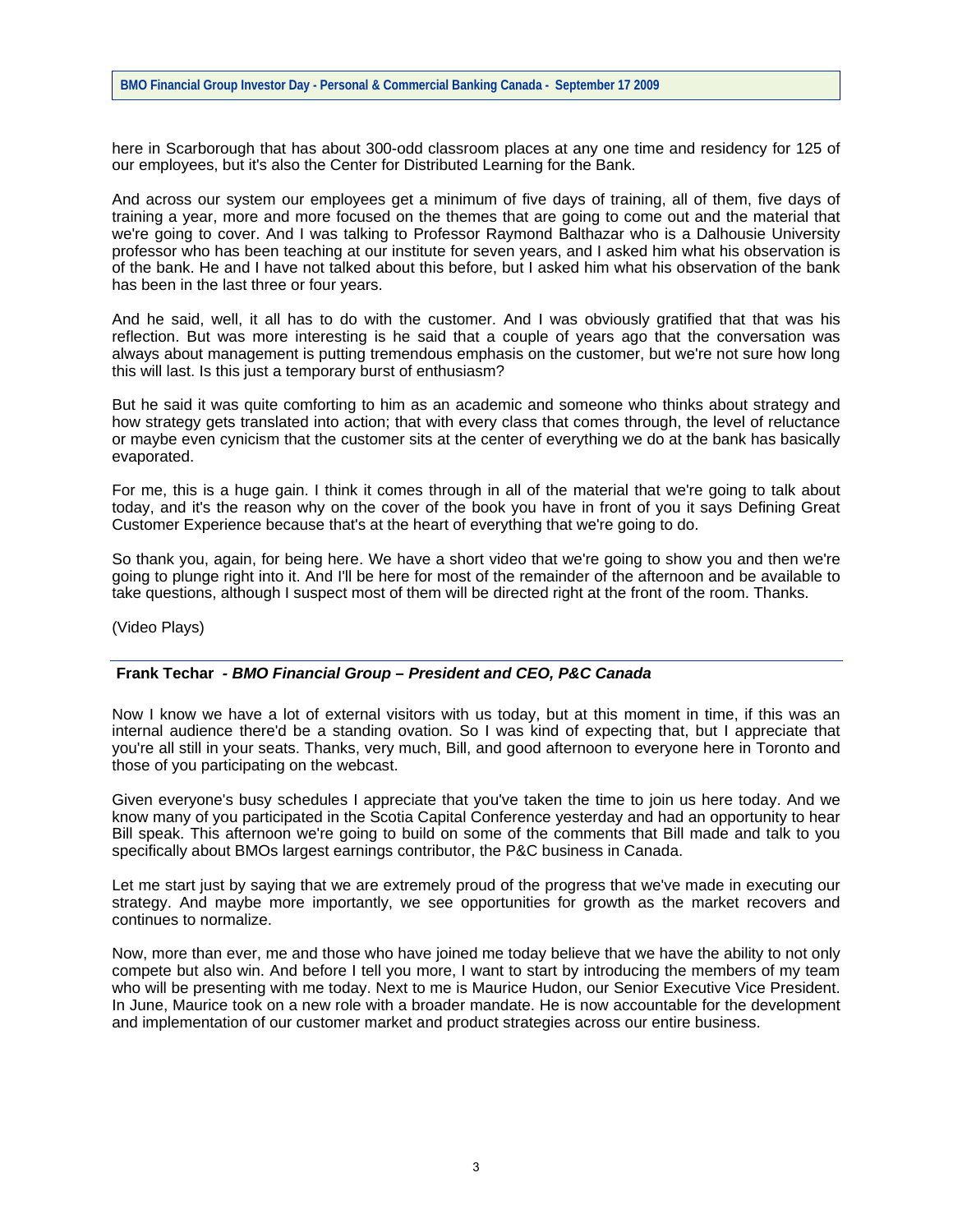Lynne Kilpatrick is our Senior Vice President Personal Banking. Gail Cocker is our Senior Vice President Commercial Banking, and Mike Kitchen is our Senior Vice President P&C Product Management. In addition to Maurice and his team, two other members of my team are here today as well.

Francois Hudon, our Senior Vice President Quebec Division, is responsible for our Personal and Commercial business in BMO's native market, where 2,000 employees deliver service through 145 of our branches. He's also responsible for specialized sales throughout Canada including our auto financing business. And Francois has been with the Company for eight years now after a long career with one of our competitors.

And many of you may remember Wendy Millar who is our EVP and Chief Risk Officer for our P&C businesses. Wendy has held a number of senior roles in credit management, product management and in our special account management group. We have a small table here today, so we'll bring Francois and Wendy up after Maurice's team wraps up this afternoon.

And with that, let's get started. I'd like to begin with just a few facts about our business. We are the largest business in BMO and the biggest generator of revenue and net income. Year-to-date in 2009, P&C Canada contributed approximately 47% of the Bank's net income. It's a strong franchise and we've had consistent earnings growth.

2009 year-to-date net income was \$998 million, an increase of 13% over 2008. We have over 16,000 employees serving 7 million customers throughout a national footprint of more than 900 branches and more than 2,000 ABMs. We have a number of significant leadership positions that we continue to build on in each of our businesses. Our power house Commercial Banking business is number two in the marketplace, and we're shooting to be number one.

Our everyday banking products are second to none. We are the largest MasterCard issuer in Canada and our AIR MILES partnership is the best coalition loyalty program in the country. And in a global recession we have been there for customers, and have maintained our industry leading credit risk management practices. Each of our presenters today will speak in more detail about these strengths that set us apart and the profitable growth opportunities that we see ahead of us.

Now since my appointment to this role back in July of 2006, I've had the opportunity to participate in three of these investor day presentations. And our objective in these sessions has been to demonstrate to you that we have a winning strategy and we have a management team that does what it says it's going to do. In December 2006, as Bill mentioned, I talked to you about objectives that we were putting in place at that time to improve our customer experience, expand and upgrade our branch network in priority markets and drive revenue growth and customer loyalty through a robust performance management system.

In April of last year, we demonstrated to you that we had done what we set out to do. And while there was still work to do, we were pleased with the progress and were creating strong momentum across our entire business. In today's session, our objective is to demonstrate to you that we are managing our business differently from our competitors, our decisions are delivering strong results and we are well positioned to compete and win in the future.

There has been a consistent thread in all of our presentations over these past three years. We have stuck to our strategy focusing on customer experience and the productivity of our sales force and distribution network. We continue to make progress against six areas of focus that we identified would differentiate us from the competition.

We are excelling at sales leadership and performance management. And last May, Alex Dousmanis-Curtis, our SVP in the GTA, gave you a high level overview of our new performance management program. For a different perspective today, Francois will speak to our continuing progress in Quebec.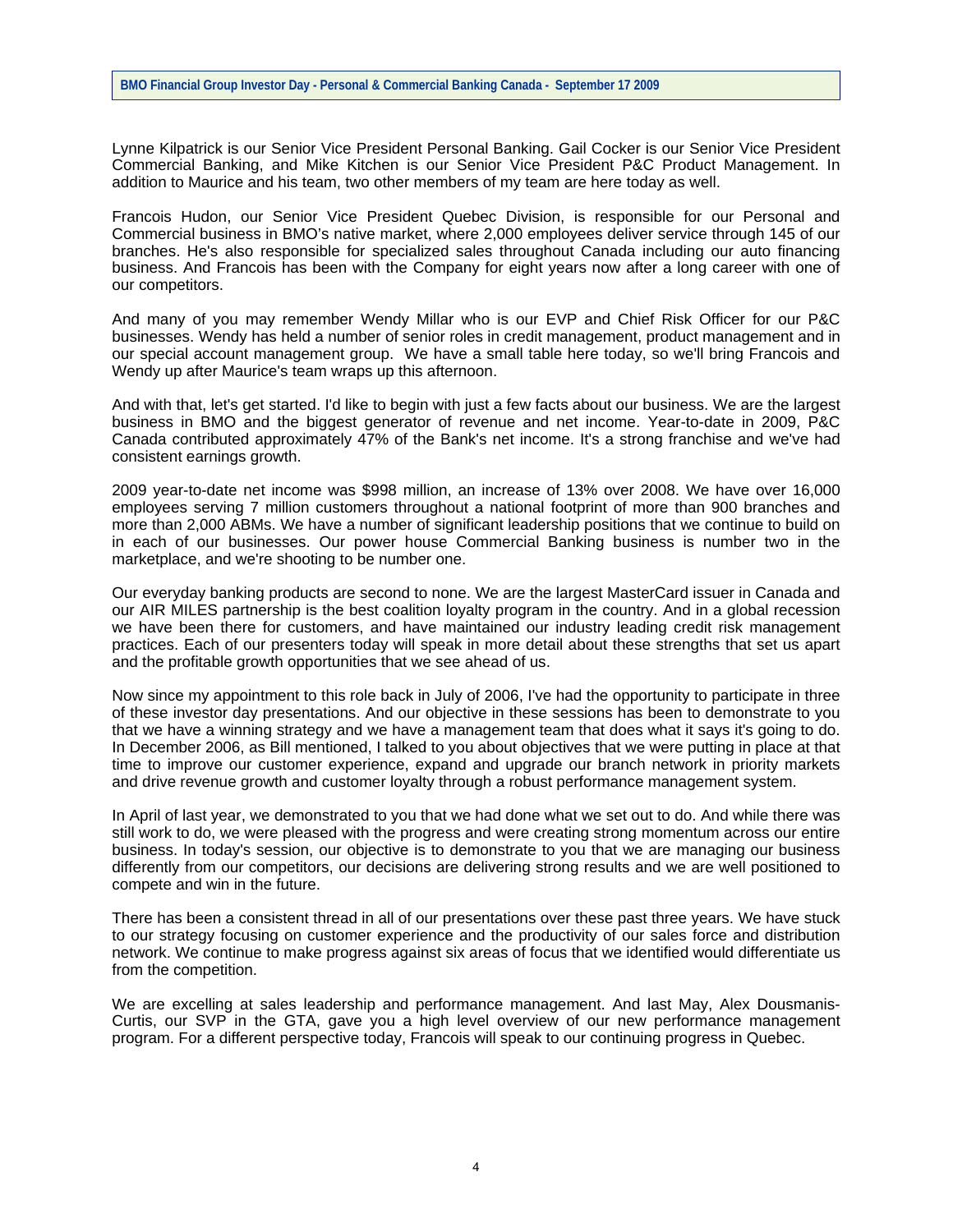We continue to identify what customers want and need, and we're getting offers to the market faster and in a straightforward way. Lynne is going to talk more about this in a minute.

We continue to focus our distribution investments to capitalize on the highest value opportunities. As you've already seen since 2006 we've built 51 new branches and redeveloped or renovated 170 more.

Also aligned to our brand promise of providing the clarity that our customers want, we are simplifying our processes and leveraging technology to improve our customer experience, to free up frontline capacity, and to reduce operating costs. As an example, work is underway on a new state-of-the-art customer contact center in the Meadowvale-Mississauga area that will open in November of 2010.

We continue to focus on building best in class human resource capabilities and developing strong line leaders. We are hiring employees that have a predisposition for delivering great customer service and have invested in new sales training programs for our new frontline employees, and Gail and Lynne will give you examples of this in their comments.

And, you'll hear more from Wendy about our best in class credit risk management.

Now I said earlier that we're proud of the progress that we've made, and there are four measures that we use to track our progress against our strategy and determine how we compare to our competitors; growth in revenue, growth in net income after tax, our personal customer loyalty score as measured by Net Promoter Score, and our commercial customer loyalty score.

In 2008, we improved in each of these measures relative to 2006 and 2007, and we have improved even further in 2009. We have significantly narrowed the gap to exemplar on these measures, and most of our competitors are now looking up at us. As you can see from this slide, at the end of 2007 we ranked fifth on both revenue and NIAT growth. At the end of 2008 we had moved up to third place on both measures. Our year-to-date Q3'09 revenue growth ranked second relative to the other five Canadian banks as did our NIAT growth using actual credit losses.

Between 2007 and Q3'09 our personal customer loyalty score has improved seven points and we've also narrowed the gap to exemplar by six points. We've moved from fourth place to second place. And between 2007 and Q3 '09 our commercial customer loyalty score has improved eight points, and we've narrowed the gap to exemplar by eight points and moved from fourth place to third place. We have four simple, important measures and we have shown significant progress.

Now under Bill's leadership we are transforming BMO and changing the culture of the Company. All 36,000 BMO employees around the world recognize that it all starts with the customer, and they are all aligned behind one vision and one brand promise.

Customers have told us that financial matters are complex and they want a bank that listens, offers clear choices and helps customer choose the right solutions. They want a bank that helps them make sense of their money and their investments. Across Canada, employees have a renewed sense of pride in BMO, and our Making Money Make Sense advertising campaign has been very successful at a time when customers really need our help understanding their financial situation.

Each year, we ask our employees how they think we're doing. This year, our results show that 96% of our employees understand how their role contributes to our vision to be the bank that defines great customer experience, and this is an 11% improvement in one year. You might also be interested to know that in the past two years almost two-thirds of my executive team are new to their roles. We have an engaged leadership team in place, and we have employees that understand and believe in the future direction that's been set out for our company.

We've made great progress in a short period of time. We're making the right strategic decisions and we're outperforming our competition on many fronts. The BMO Blue is once again very prominent in the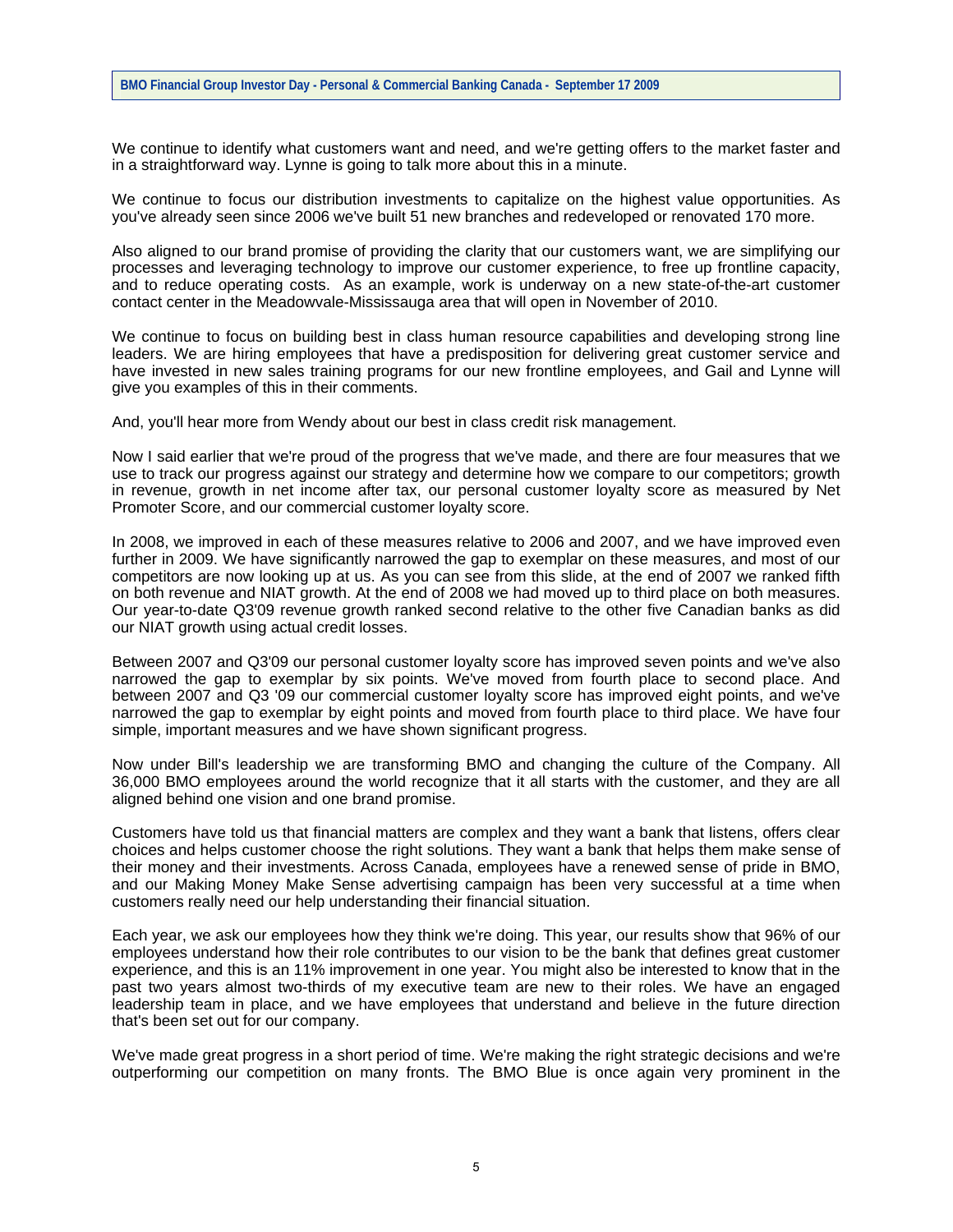marketplace. Our customers have noticed the change and they're rewarding us with more of their business. And my team and I believe that we have not yet achieved our full potential.

And with that, I'll turn the floor over to Maurice.

#### **Maurice Hudon** *- BMO Financial Group - Senior EVP, P&C Canada*

Okay, well, thank you, Frank. As Frank mentioned, I'll be providing an update on how we're doing on the mortgage front. And frankly, this is one area where we have yet to fully deliver what we said we would when we had last met. But before we get to that, I want to tell you more about my senior executive leadership team that will be presenting to you today. These are three executives with a strong track record of success in our company.

Lynne Kilpatrick is accountable for our Personal business. Her background includes senior roles in marketing and communications within the industry and at BMO. Lynne also has line executive experience within our own contact center.

Together with her team, Lynne has been instrumental in introducing customer experience initiatives to the frontline that support the customer promise and have resulted in the important gains we are achieving in customer loyalty. Lynne has also led the development of the performance management framework you would have heard us talk about last year. And now she is launching the next phase of this work which will further improve the productivity of our distribution channels and sales force.

Gail Cocker provides the leadership to our Commercial business and she has extensive experience in all segments of commercial banking. She also has valuable line experience including having run our BC Division until a few years ago. Gail has led the initiatives and programs in commercial banking that have resulted in increased market share and gains in customer loyalty, while maintaining the high credit quality of our portfolio. Gail leads the thinking in building on and securing our leadership position in all key segments in this important market.

Mike Kitchen has recently taken on the role of head of our Product Group. Mike brought product management experience from the insurance industry in both Canada and the US when he joined BMO several years ago. He soon moved into the executive rank, leading our Personal Deposit Product Group until he moved to our Cards business. Mike ran that business for three years delivering double-digit revenue and bottom line growth during his tenure. He is now bringing strong P&L disciplines to product management, and accelerating the initiatives to improve processes, again, in support of our customer promise and our productivity goals.

So, turning now to BMO's Mortgage business. Mortgages are an important product to BMO and a core offering to our customers. The mortgage book stands at \$63 billion today and that's a decline of just over 1.5% from a year ago, due to the runoff of the broker portfolio I'll be referencing in a moment. Our strategy for this product is to meet our customers' needs to buy a home by providing clear choices, and helping them choose the best mortgage solution that suits their needs.

We have a complete product suite with the benefits and options that our customers are looking for. For example, we recently added a five-year variable mortgage product to round out the offering to our customers, and have seen a healthy take up originating \$1.4 billion to date. Since the product was launched in February this has made up 13% of all originations peaking at close to 18% in April, and in the last four months has been our number two selling product.

Again, on the product front, while we did introduce a 40-year amortization product in November 2006, to match competitive offerings we decided to withdraw it last summer. We were the first major mortgage player to recognize this product was not a good fit for us or for our customers.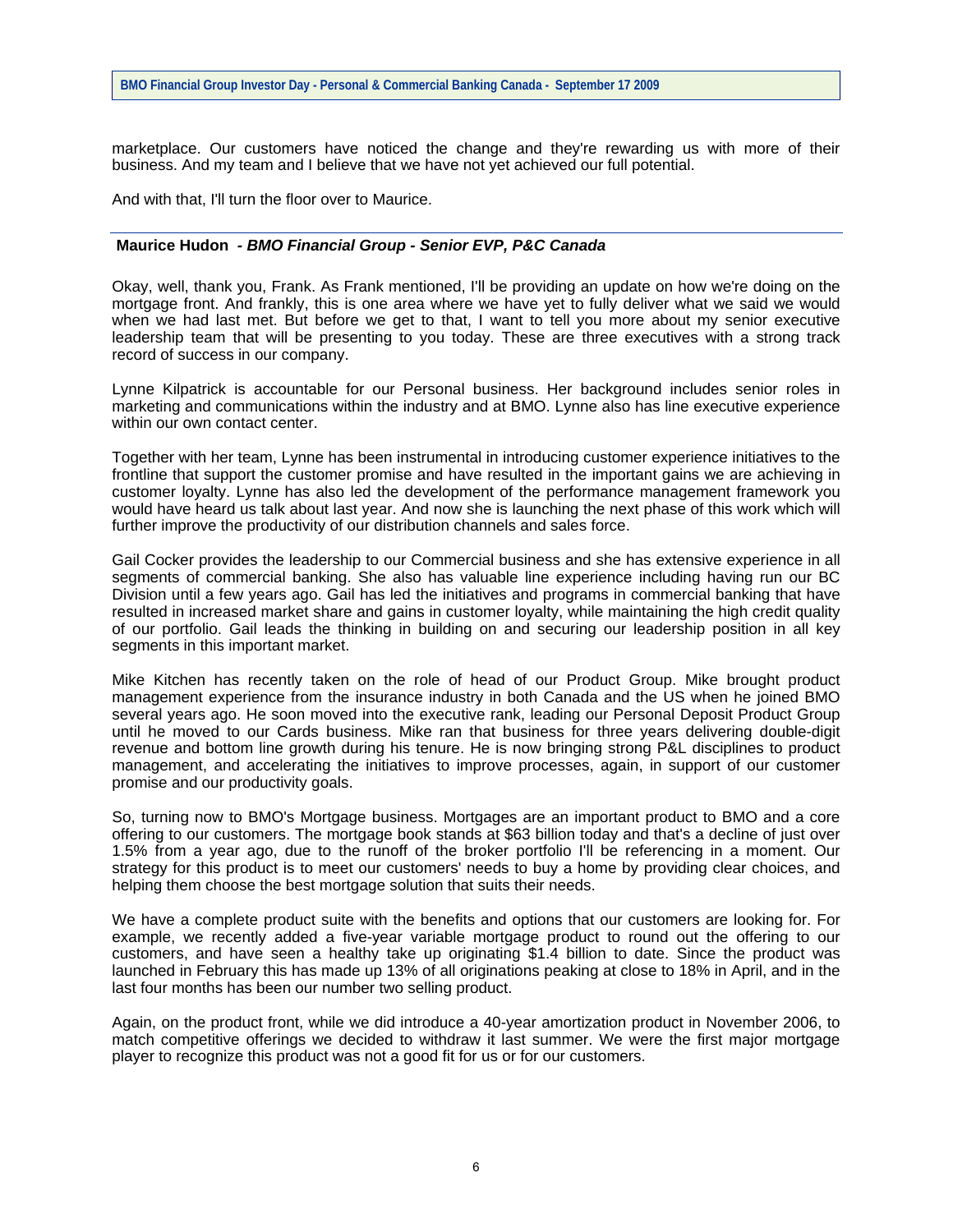Now, as many of you know, in January 2007 we exited the mortgage broker channel. At that time we said exiting this channel would enable us to do three things; one, grow our business profitably through our proprietary channels over time. Secondly, it would result in us having better conversations with our customers driving improved levels of our customers' share of wallet and, lastly, increase mortgage spreads.

Well, here's where we're at today. First, our business has grown. BMO originated balances are up 5.2% since early in 2007. Our strategy is to focus our growth on our own proprietary channels; that's our branch and specialist channels. And this is reflected in the level of mortgage originations we're seeing in our branches today compared to a year ago.

Since the beginning of our fiscal year, for instance, we've seen branch originations increase by about over 1% over the same period last year to about \$6.5 billion and we're growing our dedicated sales force. We have recently resumed growing the number of mortgage specialists to our target level of 330 after taking a pause during the real estate slowdown we experienced in the last 18 months.

Secondly, our strategy of expanding the relationships we have with our mortgage customers is also on track. We continue to make progress in our quest to deepen relationships. We track the number of products for customers new to Bank of Montreal over a one-year period. For example, for those customers that we brought on in May 2008 we've increased our share of their wallet from 1.74 products to 2.16 products, and insurance penetration has improved from 54% to 58.5% over that period. This is another key contributor to the financial performance of this business.

Third, on increasing spreads, the spread on the BMO originated book has improved 11 basis points since we implemented our strategy. In achieving this goal, we've experienced year-over-year improved spreads of 36 basis points and 39 basis points from branch and mortgage specialists originated mortgages. Furthermore, on the entire \$63 billion portfolio, the spread has improved 25 basis points since early 2007.

Finally, some comments on market share. As expected, our share performance over the past 2.5 years reflects the decisions we made to exit the mortgage broker business. I want to be clear that our long-term goal is to grow share in this important product to our customers and to our bank. We're seeing momentum in the business as originations are accelerating, as relationships are expanding and as profitability is improving. But we will remain highly focused on improving this business further through process improvements, sales force productivity gains and further expansion in order to meet our goals.

And with that, I will turn things over to Lynne.

## **Lynne Kilpatrick** *- BMO Financial Group - SVP Personal Banking, P&C Canada*

Thanks, Maurice, and good afternoon, everyone. As Maurice mentioned, I have overall accountability for our Personal Banking business. And as you've heard from Frank, the Personal business has been performing well over the last few years, as we execute on a strategy focused on driving growth through a vastly improved customer experience and stronger productivity from our sales and distribution network.

My team has been driving the tools, training and performance management systems for our frontline staff, as well as the offers and marketing programs that are significantly raising our profile and driving customers into our channels to give us more opportunities to acquire new customers and build share of wallet.

We continue to focus on strong offers that are consistent with our brand promises like BMO Smart Steps. In June and July, more than 100,000 BMO customers took advantage of at least one of our steps to start doing better with their hard-earned money. Our First Home Essentials kit that we launched in November continues to show strong sales, and we've added almost \$400 million in mortgage balances under this program as we help customers buy their first homes with confidence.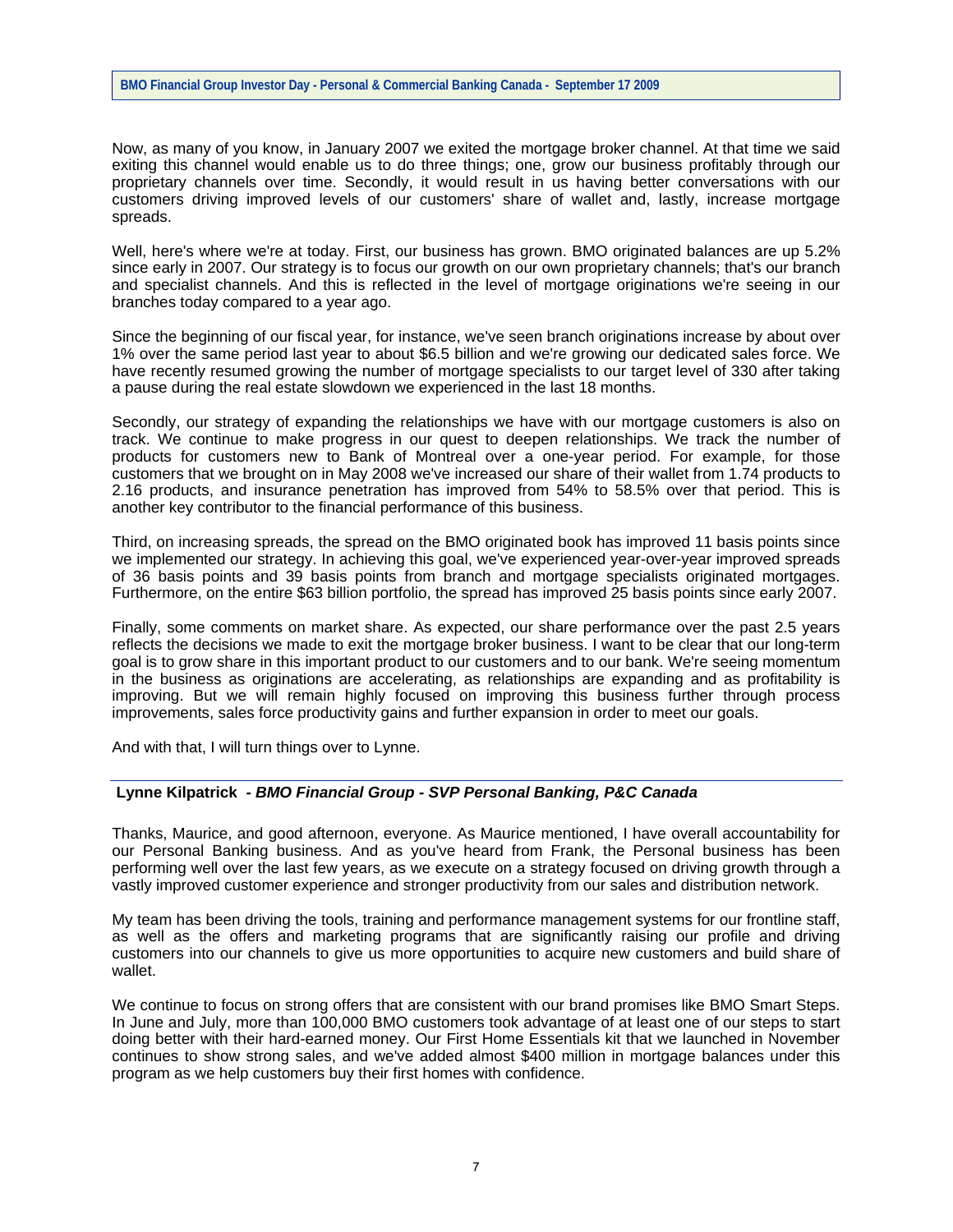We were the first to market with a registered disabilities savings program, and currently BMO has 75% of Canadian applications for that product. Our voice in the market has never been stronger. Hopefully, you've noticed all the BMO Blue out on the street as we really make money make sense for our customers.

Our customer loyalty scores continue to improve; this is a key input into our performance management system. All frontline staff and leaders have a considerable portion of their performance pay tied to improvements in customer loyalty. We received external validation of our progress recently from Synovate, who recognized BMO as showing the most improvement among the Big Five banks. And, we won three awards including branch service excellence.

You'll also see on this slide a number of key customer metrics that continue to improve, including number of active checking customers, which is a key measure of the health of the franchise, better customer retention, and improved product categories for customer, which is our measure of share of wallet.

Another metric that we watch and manage closely is sales force productivity. So far this year we've seen close to a 17% improvement in Personal revenue per FTE since the year began. The outcome of all of this is reflected in strong revenue growth and market share gains in both deposits and lending. I'm going to talk about both of those businesses a little bit.

First, I want to talk about our Personal Deposit business where our balances have grown to \$72 billion, an increase of 14% over last year. And since the end of 2006, market share has increased by 31 basis points. The growth is coming from all parts of our deposit book; checking, high-interest saving and our term business as well.

In December, we launched the new BMO Smart Saver account and have \$2 billion of deposits to date in that product. The launch of the BMO Tax Free Savings account contributed \$0.5 billion in balances to deposit growth. Enhancements to our online account open process have made it possible for customers to open an account without ever visiting a branch; it makes it very easy to bank with BMO and represents an important new sales channel for us. Throughout last fall and into this spring, we kept up with a very competitive marketplace and raised \$4 billion in Personal Term deposits as well.

And now, I'm going to switch to Personal Lending. This is a very important product suite for us and represents about a \$29 billion book of business. It is a high-spread business. And you may remember that Frank identified this as a key growth area for us and for the Bank.

We have outperformed the competitive market in home equity financing and retail auto dealer finance where our annual growth rate over the past three years have been 30% and 17% respectively. And over this past year, during the height of the downturn those portfolios have grown by 28% and 16% respectively.

We are particularly proud of our Homeowner ReadiLine offer, which has shown a compound annual growth rate of 76% over the last three years. Our customers love this product. As they pay off their homes, their equity becomes automatically available to them to be used however they want; no need to go back in and apply for another loan. And for many customers, it's the only loan they'll ever need and they love that flexibility. It's been a great product.

So overall, we have had very strong growth in our Personal Lending business with an increase in market share of 135 basis points since 2006. But, share growth did decline this year, and I want to spend a few minutes to talk about a couple of very deliberate management decisions that we made to protect the quality of our book in this economy.

First, on our secured and unsecured lending portfolios, we increased prices on new loans and we repriced some of our existing loans. We were among the first in the market to do this and we were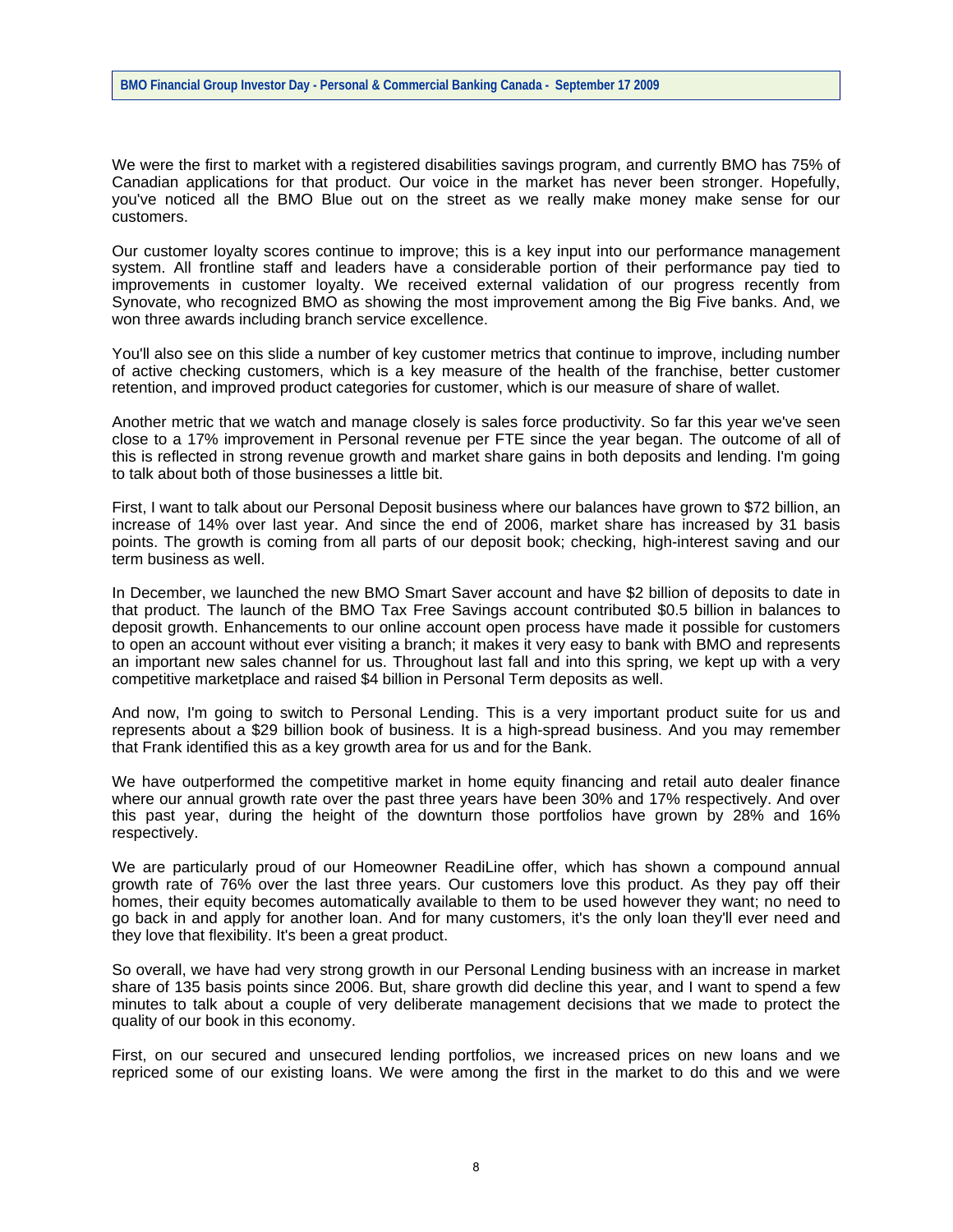followed soon after by everyone else. It was a difficult decision, but we are proud of how we did this, and our customers have told us that we kept our promise of being straightforward and transparent through that change.

Second, we made some small selective changes to our credit strategies, and as Wendy will tell you, our best in class credit management is a foundation of our business. We consciously pulled back on promoting additional credit to our customers for personal lines of credit and loans.

Finally, we took some steps in our auto dealer finance business to ensure a profitable and high-quality portfolio. Early in the year growth slowed as we applied prudent credit practices to this sector. We selectively increased prices on new loans, and the market followed shortly thereafter. We protected key relationships and referral sources though, and our efforts have paid off with the recent market pick up. We revised our product strategy on new loans and we're seeing record sales in this portfolio now.

As a result of all of this we were able to improve margins by about 14 basis points over last year, grow balances and achieve what we believe is an appropriate balance of risk versus return. This resulted in limited customer attrition, speaking well to our ongoing competitiveness and customer focus.

So even though market share slipped by 24 basis points since the end of 2008 as we expected it would, we are growing share again and we're confident that we're well positioned to profitably grow the book as consumer appetite for borrowing picks up again. BMO has a well-earned reputation for performing well through economic downturns, and this year is no exception.

In conclusion, we have demonstrated success in our key priority areas, lending and deposits. We made deliberate management decisions to protect the quality of our lending book. We have the tools and training in place to have great customer conversations, and our presence in the marketplace has never been greater.

And I will turn things over to Gail, at this point.

## **Gail Cocker** *- BMO Financial Group - SVP Commercial Banking, P&C Canada*

Thanks, Lynne. Good afternoon, everyone. I am delighted to talk to you today about our Commercial Banking business in Canada and the opportunities that we see to build deeper relationships with our customers. Almost 60% of the overall employment in Canada can be attributed to small and mediumsized companies. Clearly, these companies are an important engine of growth in the Canadian economy and at BMO, we see ourselves as valued partners in helping these businesses grow and prosper.

First, let me speak to the strength of our Commercial business. Commercial Banking revenues represent over 28% of total P&C revenues and are growing at almost 10% this year. We attribute this to delivering on our strategy, anticipating changes in the market, making proactive management decisions, and living up to our brand promise with our customers.

Historically, we have enjoyed tremendous success as commercial lenders. Since September of 2006, we have been growing our market share year-over-year, and this year for the first time we passed the 20% market share mark. Despite the softening in the economy in 2009 and the resulting overall drop in demand for commercial loans, at BMO we grew our market share volume of the commercial lending business by 2.6% versus a total market growth of 1.5%

Our strong revenue performance was in part achieved through improved pricing in our lending book. We acted swiftly and decisively and adjusted rates to respond to the increased cost for debt worldwide. We also leveraged our sophisticated risk management system to proactively identify borrowers that had become an increased credit risk and responded with necessary price increases. These actions allowed us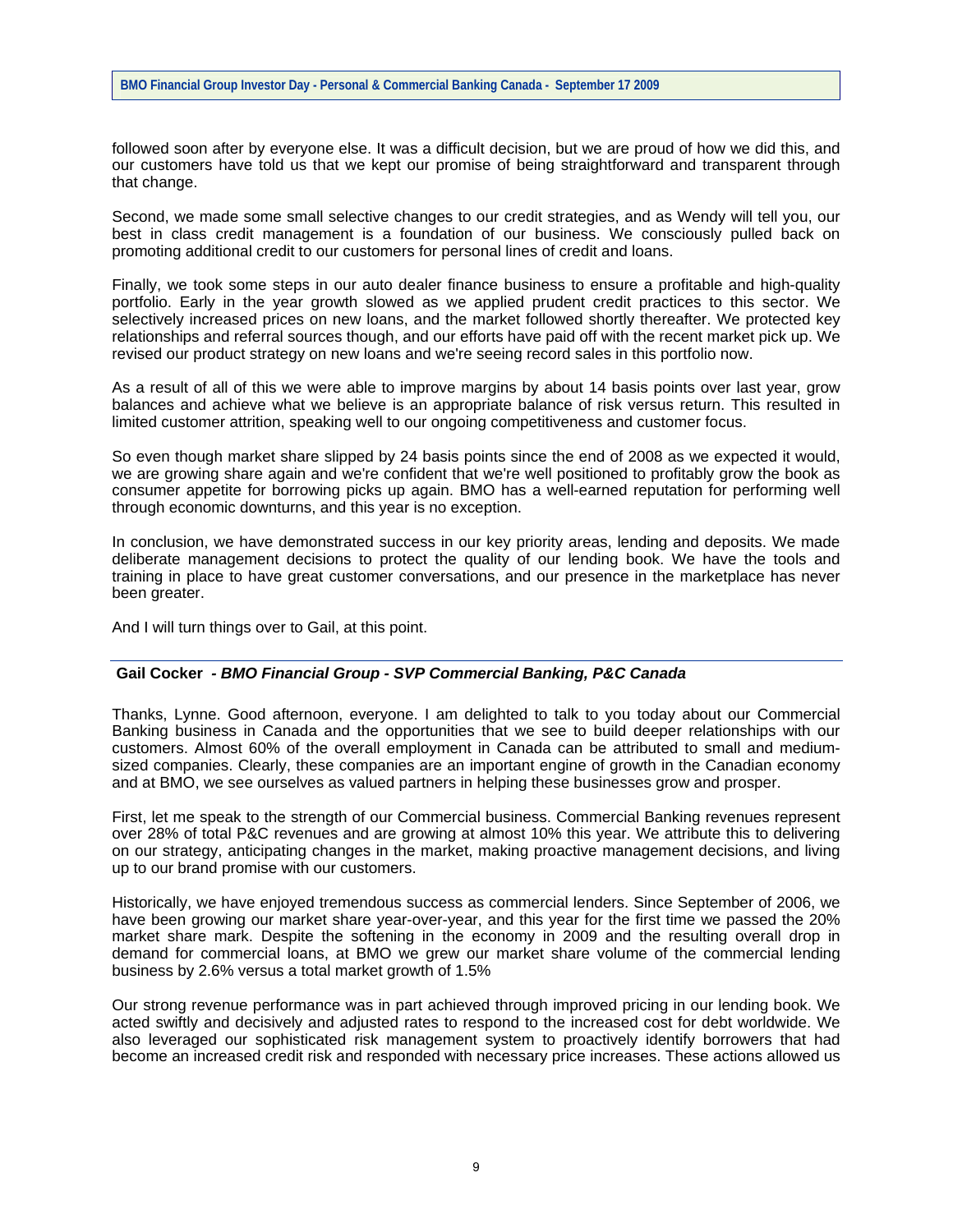to maintain margins and profitability, hold balances and achieve what we believe is an appropriate balance of risk versus return.

We anticipate a continuation of strong lending revenue performance in 2010, as demand for loans improves with the pickup in economic activity, until then we are capitalizing on our longstanding tradition of being open for business in good times and bad.

Our continued strong portfolio risk performance, as evidenced by year-to-date losses running at approximately half of what we experienced in the recession in the early '90s, puts us in an enviable position. While many competitors have had to withdraw from lending to some industry segments or from the Canadian market entirely, our strong underwriting practices have put us in a position of strength and allowed BMO to grow market share. Our confidence in our risk management system allows us to anticipate this will continue in the year ahead.

The outlook for the business is positive because our focus goes beyond lending growth. Our strategy takes advantage of our strong lending expertise to capture a broader share of our customers' wallet. By providing a customer experience comprised of proactive advice and guidance and competitive offers beyond lending solutions, we will deepen the relationships we have with our over 300,000 customers and we have proven that we can do this.

We have posted 9% growth in deposit balances year-to-date. We recognized and responded to our customers' need for improved management of their cash flows by doubling the cash management specialist sales force in the field this year. Thus, we are able to provide more and better advice to our customers to help them manage their collection of funds and their payments; this has increased our deposit balances and generated fee revenue. And we have also met the personal needs of these business owners. Year-to-date our referrals to our personal banking partners are up 160% and referrals to our wealth management partners are up over 200%.

To bring this share of wallet strategy to light, I'll share a recent example of this strategy in action. We have a medium-sized customer in Southwestern Ontario in the technology systems business with about 60 employees. The main office is in Ontario, but they also maintain a satellite office in the US.

The customer has been in business for over 20 years, and has been a customer of BMO since 1989. The business they had with us was nominal credit lines, a small balance in their operating account and a personal account. Our relationship with this customer was good. The banker was comfortable that they knew the customer and understood their business.

During a recent meeting, as well as learning about increased credit requirements to fund the international business growth, the banker uncovered a multitude of unmet needs, ranging from managing foreign exchange exposure to employee payroll services, to international cash management solutions, to cross border opportunities for Harris Bank, and even a personal line of credit requirement.

The banker was able to expand the customer relationship from three products to eight products, plus make referrals to our Harris Bank, a financial planner and ADP, our payroll provider. As a result, the revenue earned from this relationship has more than doubled.

This share of wallet strategy is valued by our customers. As evidenced by the fact that we have made steady progress towards our long-term customer loyalty goal. The economic environment has created stress and worry for business owners, particularly with respect to their security of credit lines, and we have seen this translate into a general industry-wide decline in customer loyalty towards banks.

At BMO, however, we continue to close the gap on customer loyalty between ourselves and the exemplar, as Frank mentioned earlier. We can attribute this to the progress that we've made on delivering a consistent customer experience that meets all the financial needs of our customers not just their lending needs.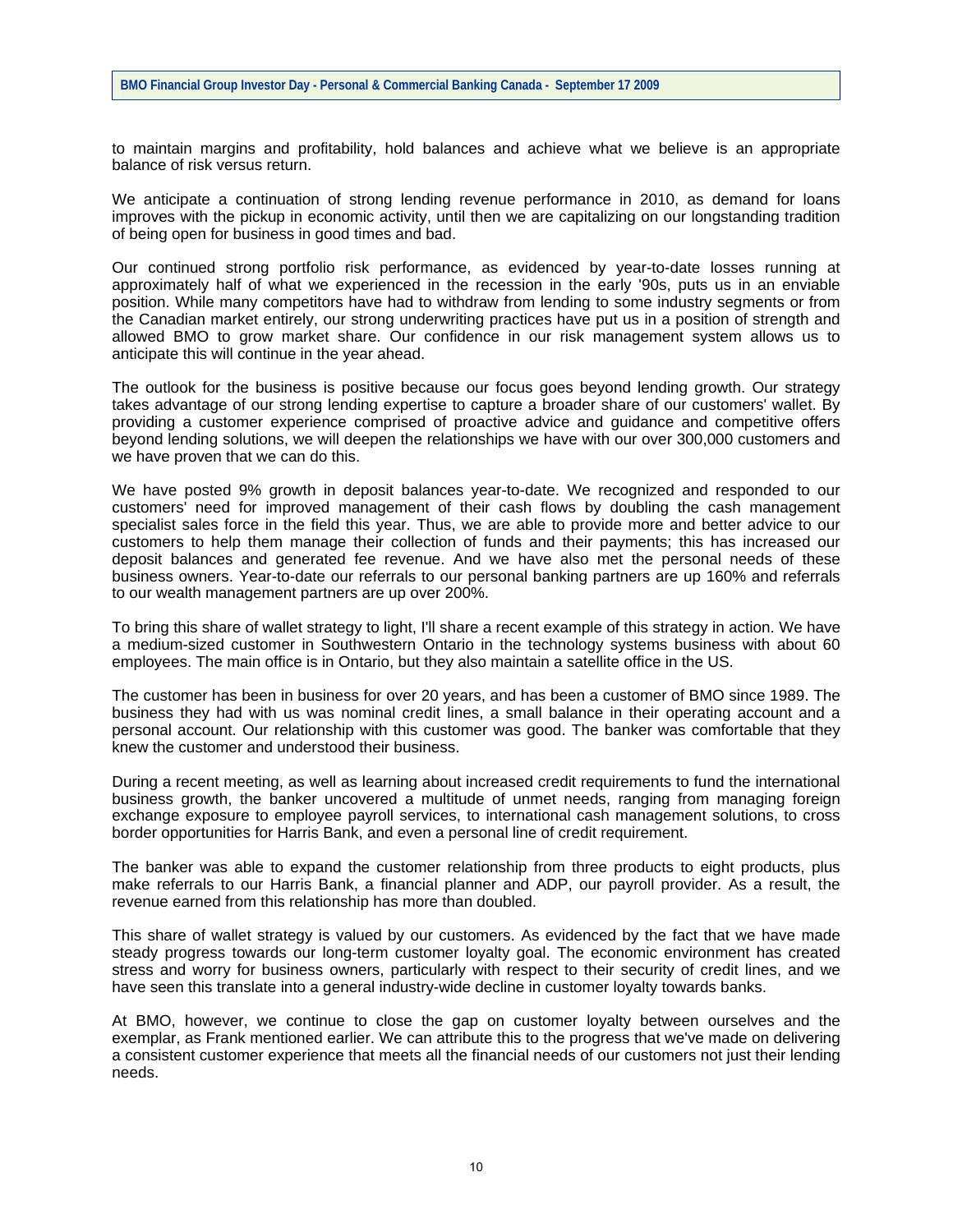Have we done this? Well, we've been able to shift our focus from just lending to a full suite of solutions through, one, our consistent and aligned performance management systems, two, the increased capability of the sales force and, three, the customer tools and offers that we have introduced to help our customers run their business. In a nutshell, our performance management system demands a focus on improving the customer experience and meeting more than just lending needs.

We measure individual and team performance by revenue growth, customer loyalty and collaboration among BMO's business groups. This incents our sales force to deliver revenue growth and improve customer experience by providing all of the expertise BMO Financial Group has to offer to the customer. We have also greatly enhanced the training curriculum for our commercial bankers so that they are better equipped to have broader conversations with our customers to uncover needs, develop appropriate solutions and refer to specialists where required.

We have also mined customer insights to provide valuable advice to our customers, and give them the confidence they need to make decisions for their business. One example of this is our business coach podcasts, which provide a series of free audio information episodes to our small business customers. This is a biweekly podcast, which provide information on a wide range of topics including business planning, franchising, IT security, managing cash flow and much more through interviews with a number of experts.

To date, 81 episodes are available on bmo.com, and the topics come from customer requests and surveys. Close to 105,000 podcasts, both English and French have been downloaded to-date, and they are in iTunes top 100 business podcasts. Clearly, we are providing convenient service to our timepressed customers to get the information that they need.

In summary, Commercial Banking success is built on a strong foundation of commercial lending expertise aided by our leading risk management practices. We are leveraging this success to grow revenues by having value added conversations with our customers, offering them both business and personal solutions and delivering on an enhanced customer experience as a trusted advisor that meets all their needs.

Our performance has shown that we continue to gain ground in lending market share. We are confident in our ability to capture additional revenue as supported by our performance management systems, the increased capability of our sales force and the creation of our customer focus programs and offers.

And now, I'll hand things over to Mike.

## **Mike Kitchen** *- BMO Financial Group - SVP P&C Product Management, P&C Canada*

Thanks, Gail, and good afternoon, everyone. As Maurice indicated, prior to taking on my new position this summer I led our Credit Card group. For the past five years, we've been delivering on a credit card strategy that focuses on meeting the day-to-day purchasing needs of Canadians.

As the business-wide strategy evolved in 2007, we determined that that credit card strategy in place was very much aligned with our new direction. You've heard from Frank before that a key strategy for P&C Canada is to pursue aggressive organic growth in the Credit Card business.

Turning to my first slide, the success of our strategy is very evident by looking at four key metrics since we adopted our strategic plan. Active account growth, a key indicator of short-term and sustainable growth has experienced the most significant turnaround, highlighting the momentum in the business and the relevancy to customers.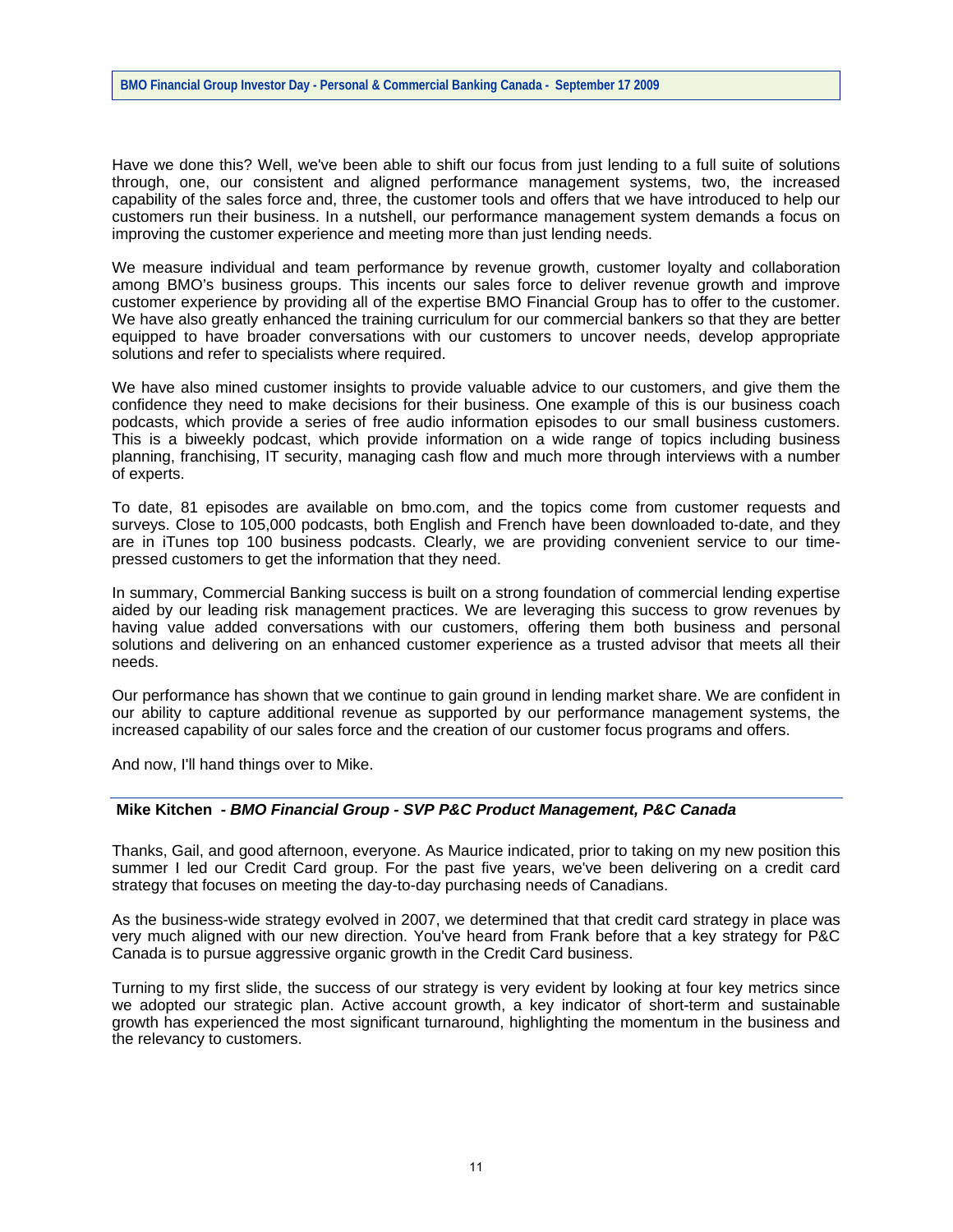Balance growth during this period is driven by the success of the initiatives that I will outline in a moment, plus an evolution in our credit granting strategies. And, finally, revenue growth is now consistently in double digits, reflecting that the organic growth that we've experienced is driving substantial top line results.

The path to achieving these successful results was based on an understanding of what drives customers: to apply for a credit card, to make the credit card the one they use most often, or as we like to refer to it, top of wallet, and to continue to use that credit card.

Our research indicated that the three key elements that customers cared about were: One, the quality of reward or loyalty program; two, the cost to the consumer, a combination of annual fee and interest rate; and three, dealing with a trusted financial institution.

BMO's priority to deliver strong organic growth was well aligned to these key elements. Let me touch briefly on each of these in relation to our strategy.

First, was to improve the breadth and competitiveness of our reward programs, through select partnerships with retailers and other companies that are aligned to the consumer purchasing behavior. We strengthened our longstanding relationship with AIR MILES. Over 60% of Canadian households collect AIR MILES, and for the past few years we focused our attention on securing top of wallet position amongst the very engaged AIR MILES collectors. In addition, we've created a new and exclusive partnership with student price card, and created an exclusive partnership with Shell Canada.

Second, we maintained an advantaged position with respect to offering customers the option of participating in loyalty rewards and a permanent low credit card interest rate, compared to most banks that make customers choose between these two key features.

And, third, we utilized the strength of BMOs distribution system to increase new business. Because a trusted advisor matters and to leverage the substantial point of competitive advantage with over 900 branches, we began a disciplined program to engage our branch staff in promoting BMO MasterCards, including establishing specific sales targets as part of our performance scorecard.

Since the start of that program in early 2004, we have grown branch sales of personal credit cards by almost 600%, from a low of 43,000 per year, to almost 300,000 last year. We improved the quantity and quality of new business, while concurrently lowering our cost of acquisition. And the success of our strategy, based on these management decisions that we've made is demonstrated by the numbers I've highlighted for you.

As Frank mentioned, we are the largest MasterCard issuer in Canada and the third largest credit card issuer in Canada. We have demonstrated strong financial performance over the past few years as measured by revenue growth and balance growth, and we've weathered the economic downturn better than many of our competitors. Our credit losses year-to-date are 335 basis points, over 100 basis points lower than our competitors.

Just recently, we stepped up our efforts to ensure an even brighter future for this business. Although the three key customer purchase criteria have not changed, we were determined to align our product offering to our brand promise to bring clarity to our customers' financial decisions, and to create a tighter alignment with our Personal Deposit products.

We simplified our product line up with seven key products, each with unique features and benefits eliminating the complex "Card you Build" position. We've dramatically improved our sales tools in branch and online to help customers easily decide on the credit card product that best meets their needs. We created better connections with our deposit accounts, aligned to our goal of increasing products for customers.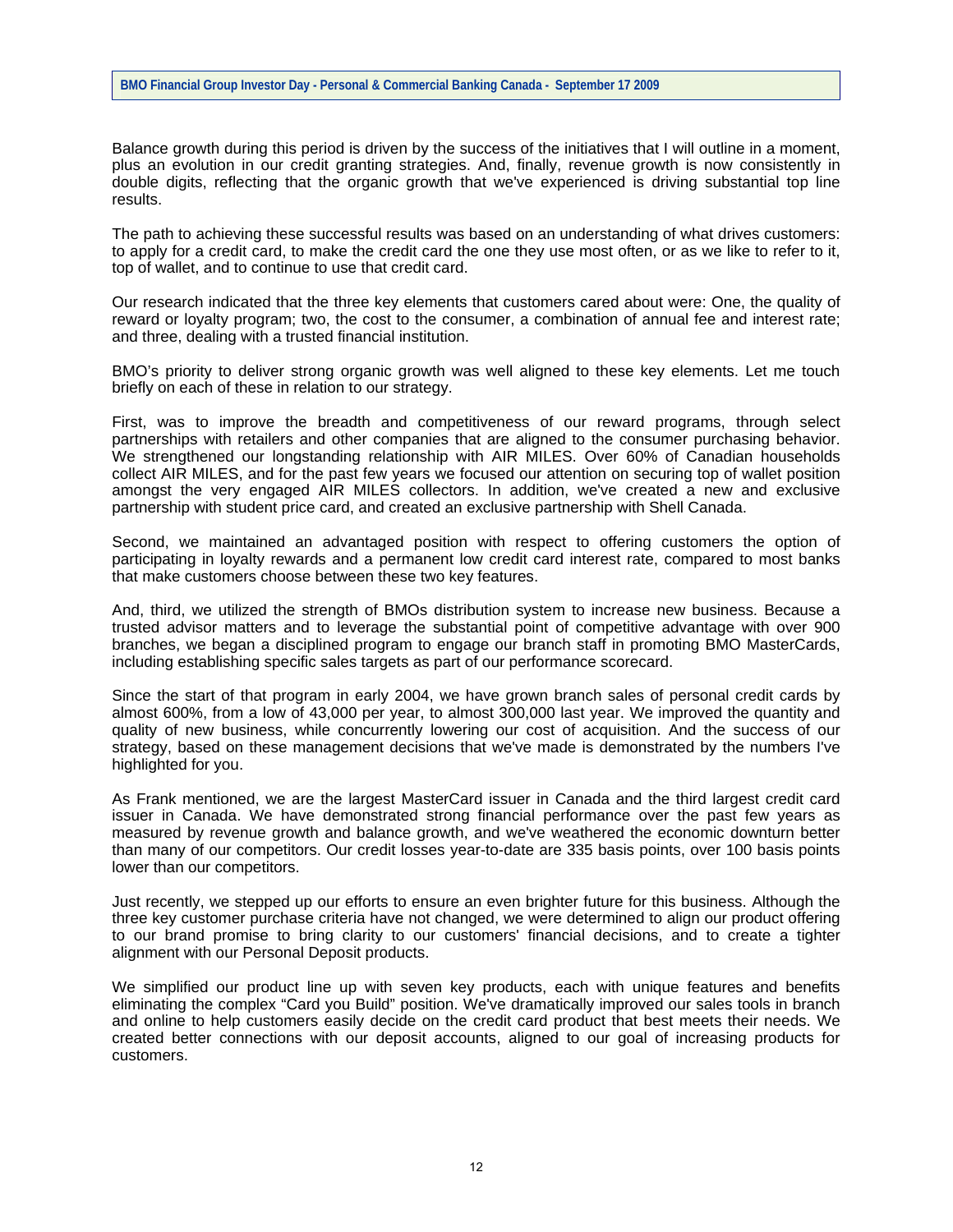And, finally, we have dramatically improved our competitive position in terms of our AIR MILES program both on credit and debit. I'll elaborate on this last point. As I mentioned earlier, AIR MILES has a significant penetration of Canadian households, and has been a key component of our success in the credit Card business for the past number of years. As we told you last year, BMO also took a unique market position with the launch of our AIR MILES debit card program, the first of its kind in Canada.

We have started some very aggressive marketing to win the credit and debit card business of the AIR MILES collector. You will see these efforts reflected in our dominated subway station presence, heavy advertising on AIR MILES website, strong visibility in all BMO branches, television advertising, and direct communication with over 2 million current and prospective customers encouraging increased card usage and deeper relationships with BMO. And we've only begun to tap the true potential of the AIR MILES program. Ultimately, we want our debit and our credit card in the wallet of every AIR MILES collector.

To close, I want to summarize with five points. One, we've built a strong foundation and succeeded on our priority of aggressive organic growth. Two, our credit card product line is a very strong and visible representation of BMO's brand promise. Three, our products are more competitive than they ever have been. Four, our debit and credit card products are aligned to encourage deeper customer relationships. And, finally, we are now well positioned for the future, poised for excellent growth in top and bottom line performance.

I would now like to ask Francois and Wendy to come up and join the table.

## **Francois Hudon** *- BMO Financial Group - SVP Quebec Division, P&C Canada*

Thank you for your earlier introduction, Frank, and good afternoon, everyone. I am really happy to be here, but particularly proud to be here representing P&C's Quebec Division. Today, I would like to share with you some evidence that managing for superior performance can translate into leading sales force and distribution network productivity.

As Frank mentioned earlier, BMO has identified six areas of focus that will differentiate us from our competitors. I'd like to share with you how we have set BMO in Quebec apart in the marketplace by focusing on three paths of differentiation, which allowed us to build a strong foundation for improved productivity.

These three areas of focus, which I believe are inextricably linked to each other are: excelling at sales leadership and performance management, focusing investment and allocating resources and developing strong line leaders.

Let me first start by painting a picture of BMO in "la belle province". We have a distribution network of 145 branches with a strong presence on the island of Montreal. Of the almost 5,000 people who work for BMO Financial Group in Quebec, my team consists of 2,000 dedicated employees who I'm proud to say are very committed to providing both personal and commercial customers across Quebec with a great customer experience.

The competitive landscape, as many of you know, is defined by two major local competitors who both have the ability to compete on price and collectively represent two-thirds of the market. That being said, the BMO brand has strong corporate resonance in the Quebec market and is highly respected.

Another unique aspect of the Quebec marketplace is smaller sized transactions compared with the rest of Canada. This has been the case for as long as I can remember, and has always been an ongoing reality for our division. In fact, historically, mortgage amounts in Quebec are about 25% smaller and retail term investment amounts, 10% smaller than the average in the rest of Canada.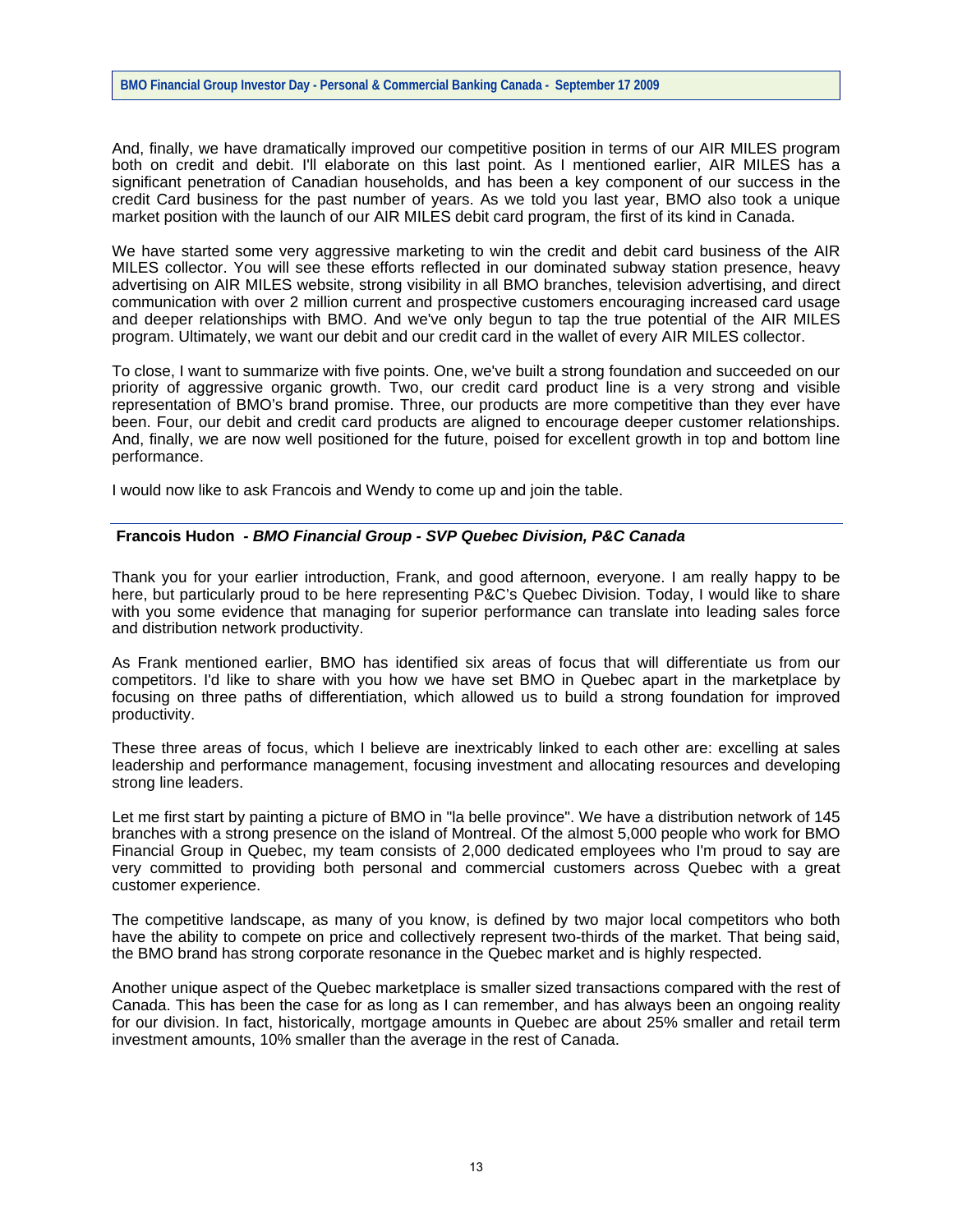#### **BMO Financial Group Investor Day - Personal & Commercial Banking Canada - September 17 2009**

When I look back at Quebec division's productivity before we started on our journey to differentiation we were already leading the way, showing best in class performance. However, as I mentioned earlier, smaller transaction size is not a new phenomenon. So, we have always known that to compete for resources we have to sell more of these smaller loans and deposits. And, in order to achieve our financial goals we had to capitalize on the highest value sales and distribution opportunities within our marketplace.

So with that in mind, first, we focused on allocating resources by revisiting our organizational structure. We realigned the structure of the districts in Montreal and created a new commercial district on the island under a new commercial vice president. This allowed us to align all of our employees dedicated to serving our commercial customer base under one executive, while all of our other employees within our branches were aligned under two executives dedicated to serving our personal customer base. Both of these actions drove improved performance management and increased productivity in a large urban market which has always been very good for BMO.

Next, we focused on developing strong line leaders and having the right leaders in the right place. We basically refreshed the whole leadership team. In fact, 75% of the leadership team changed between 2007 and 2009. 33 of 44 area managers and five out of six VPs either have a new role, or are new on the job. Our new more diverse executive team is a good mix of VPs promoted internally and hired externally. And this refreshed leadership team is a better fit to our marketplace. I'm confident that we have the right people doing the right things in the right places.

The third element of our journey is the implementation of a framework for improved performance management which my colleague, Alex Dousmanis-Curtis, described extensively at the last investor day. This has contributed greatly to our ability to excel in sales leadership as every employee understands, owns and expects to achieve their target. And, we are better able to track performance through aligned and easy-to-use branch and individual scorecards.

In light of the improved information this gave us, we were better able to reallocate resources both between and within districts with a focus on appointing people based on the ability to excel at one of our plank-sales leadership. The entire team is now committed to our focused approach to performance management and, indeed, we have seen increases in our productivity since 2007.

Here are some proof points of how our focus on increasing productivity is driving leading sales force and distribution network productivity in Quebec Division. This is actually my favorite slide. Revenues per employee have improved 11.6% from 2007 to 2009, slightly ahead of national numbers. Similarly, salesper-employee have improved 19% from 2007 to 2009. We succeeded in increasing total sales and sales productivity by improving the performance of each individual, not by reducing the number of people.

This is how improved performance looks across an array of products, once again, from 2007 to 2009. New mortgage sales are up 20%. Creditor insurance sales are up 10%. MasterCard sales, our contribution to Mike's target, are up 28%. New checking customers are up 11%. And, Commercial borrowing customers' balances are up 13% in that period.

If you are wondering how all of this translates to the bottom line, it is also a good news story. Core book of business is growing at 9.7% versus 5.2% in 2007, and revenue has moved from below 3% to 11% in the most recent period.

Not content to rest on our laurels, we have yet again raised the bar for sales per employee in 2010. Our aggressive revenue plan for 2010 is well balanced between personal and commercial and we are confident about how we will finish 2009 and, therefore, how we will start 2010. I'm really proud of the results generated by the Quebec team, and I'm confident that we will continue to lead the way through our continued focus on these paths of differentiation.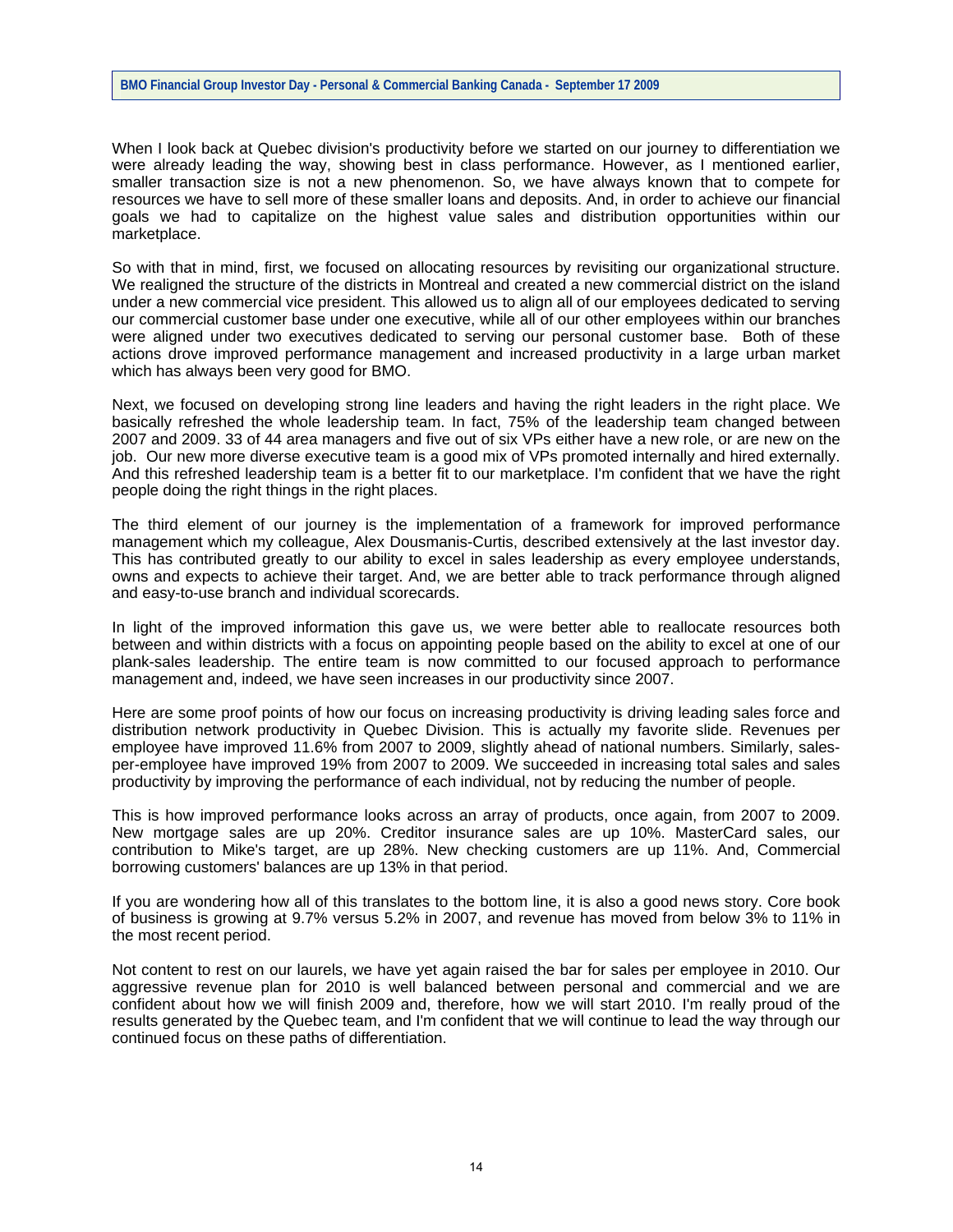And finally, not unlike productivity, in terms of customer experience we have been leaders in both retail and commercial Net Promoter Score. In the same timeframe, from 2007 to 2009, our Net Promoter Score went from 30 to 47, and from being well behind the average to four points ahead. And, we now know that we are in second place amongst the eight major financial institutions in Quebec. So, the good news is we only have one competitor to beat and we are targeting to close that gap within the next two years.

Once again, we want to lead the way within BMO and to be among the first to say "we are the bank that defines great customer experience" in our marketplaces, which as you all know is our corporate vision.

Now I'd like to turn it over to our Senior Risk Officer, Wendy Millar.

#### **Wendy Millar** *- BMO Financial Group - EVP and Chief Risk Officer, P&C Canada*

Thank you, Francois. As the risk management partner to Frank and his team over the past few years, I'm happy to tell you that the P&C portfolio continues to perform exceptionally even through the environment that we've all been operating in.

At our last investor day presentation I spoke about our best in class credit risk management practices and performance. Today, I'd like to revisit some of those themes, update you on our progress and explain why we are very confident of our position, and why we are ready to further leverage our strength as the economic recovery begins to take hold.

Whatever the environment, we haven't strayed from our strategy of putting the customer at the heart of all our practices and decision making. And we continue to be aligned with this goal in risk management. We continue to maintain top tier risk performance even through the downturn. And we have done so in a manner which supports our customers and the long-standing relationships we have. We've taken proactive management action to minimize losses while maintaining our consistent ten plus year leadership position in credit risk management.

You'll see by my first slide, my favorite, that there is no doubt that BMO's Canadian performance remains strong relative to peers. Year-to-date our P&C Canada losses are the lowest in the industry, over 20 basis points better than our peers.

Our advantaged loan loss performance stems from the quality of our underwriting, the mix of our products and the management of the portfolio. Our portfolio continues to be made up of very high-quality assets that are well diversified by both industry and geography. Approximately three-quarters of our portfolio is retail-based, of which 85% is secured by high quality assets.

We have fared better than all of our peers through the consumer-led downturn. We expect consumer losses for P&C Canada to continue to perform better than peer given our significantly lower loan loss experience and smaller retail portfolio relative to peers. And the proof points are many.

We have number one performance in loan loss rates for personal products based on peer comparison. Our mortgage losses currently at three basis points year-to-date have been three basis points or less over the past 20 years and this is on par with our peers. Our credit card losses year-to-date are 335 basis points, more than 100 basis points better than industry average, and on a quarter-over-quarter basis this performance gap is widening.

We continue to grow a high-quality portfolio, and have maintained growth and balances even through the recession, by primarily expanding through the branch channel, and our share of wallet with good quality customers; this is not a one-time occurrence. We have consistently retained a strong ranking in relation to our peers for the past decade, with PCLs time and again lower than our peer average.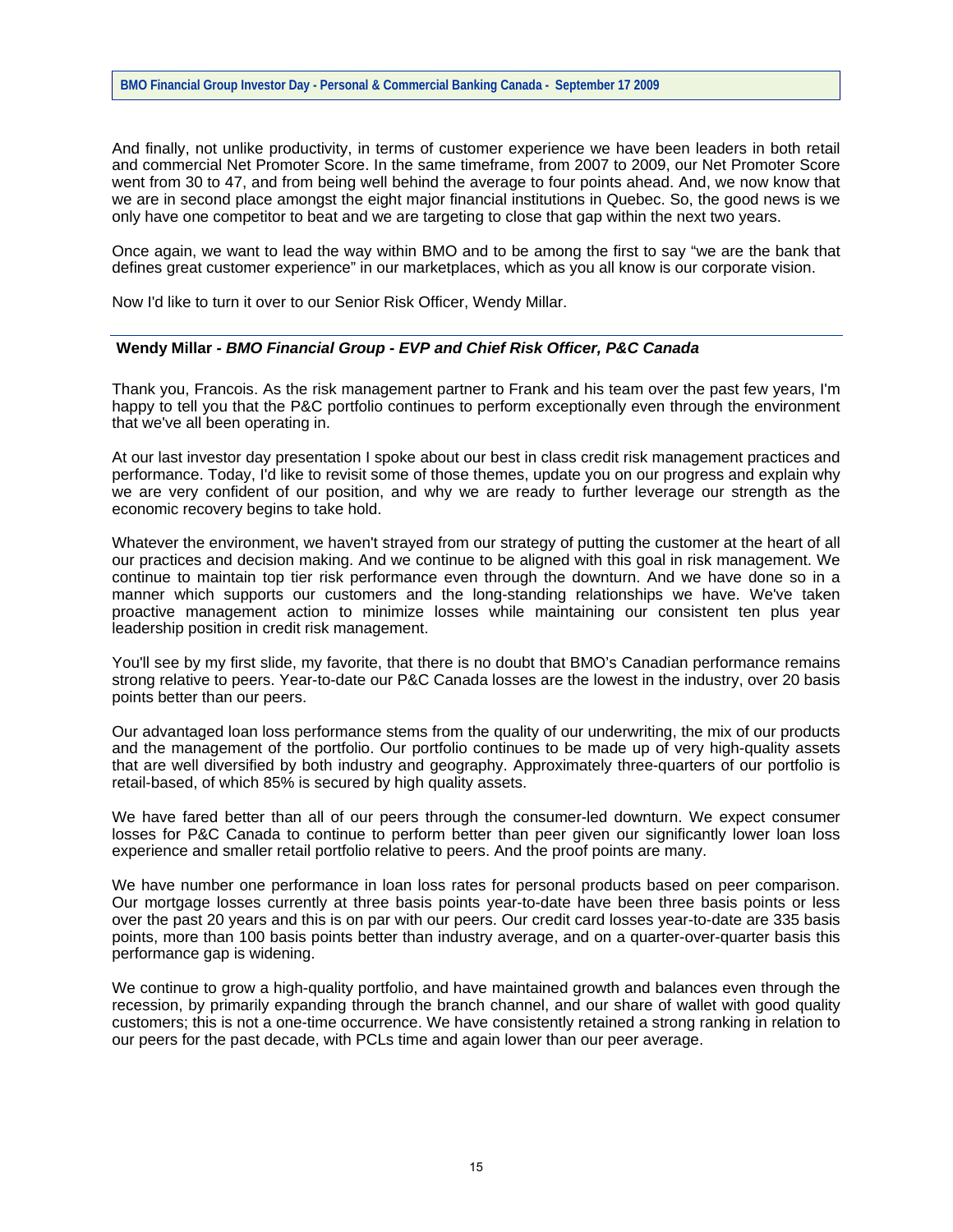#### **BMO Financial Group Investor Day - Personal & Commercial Banking Canada - September 17 2009**

Our underwriting strategies and risk management capabilities have enabled us to manage this business effectively through both strong and weak environments. We have been successful during this downturn as a result of our proactive risk practices to manage high-risk accounts and minimize losses. As Lynne mentioned, early in the cycle very targeted adjustments were made to our consumer lending strategies to ensure risk was appropriate given the challenging environment, resulting in market share slippage for a few months earlier this year.

Recently, consumer credit strategies have been adjusted for secured lending products to reflect improved confidence in the economy, and market share for the past two months is now improving. Perhaps surprisingly the business sector in Canada has not experienced as severe a downturn as in the consumer segment. Our commercial credit performance has performed well in both absolute and relative terms, with our year-to-date losses at 27 basis points, on par with last year, and half of what they were in the prior deep recession of the early '90s when losses reached 55 basis points.

Our solid commercial sector performance can be attributed to top tier underwriting standards, effective risk management capability and strong security. Our long tradition of solid underwriting practices enables us to consistently be there for our customers.

Our best in class risk performance continues to be due to a few key differentiators, which we discussed at the last investor day meeting. We've got the best on-the-street credit training program; a decentralized credit decision making model - what this means is, our regional credit teams have over \$50 million in credit limit authority; we have an independent credit function which reports up through to Risk Management rather than the line of business; we have advanced modeling capabilities, utilized to optimize risk return; and effective management of high-risk accounts. I'll elaborate for a minute on this last point.

We generally recognize deteriorating commercial accounts earlier than our peers. In support of this approach, we have a specialized unit with highly-trained professionals that work closely with customers experiencing financial difficulties to ensure we return them back to health. And, we have been experiencing success with this approach as demonstrated by our repatriation rate which is typically 15% to 20% over the cycle.

Our practice has been to identify industries and customers who may be heading into financial difficulty early on, and we move them into specialized care on a proactive basis. We are seeing similar successes in our consumer collection area where highly-trained specialists, sophisticated processes and a focus on customer care are translating into successful resolution for over 96% of customers who enter collections.

Consumer collectors are focused on assisting customers through difficult times to the extent possible. And a good example of this is the success we recently experienced with one of our high ratio mortgage customers who fell in hard times. We worked with this individual and the mortgage insurer and actually increased financing to improve their premises. Why would we do this? The customer needed the funds to renovate the basement into a separate apartment. In the end, the rental income then made it possible for this customer to bring the mortgage back into good standing.

This is one of many such success stories where we have assisted our customers back to financial health, and demonstrates our commitment to our customer-focused strategy. Of course, there's always going to be some accounts that we can't bring back. And where no other options present themselves appropriate action is taken to minimize loss for the Bank.

In summary, our vision is to be the Bank that defines great customer experience, and our risk expertise, combined with our good-quality portfolio, have allowed us to remain consistent to our customers throughout this recent downturn. Our prudent lending practices and top tier results give us confidence that we are on track and well positioned to take advantage of new opportunities through the emerging recovery.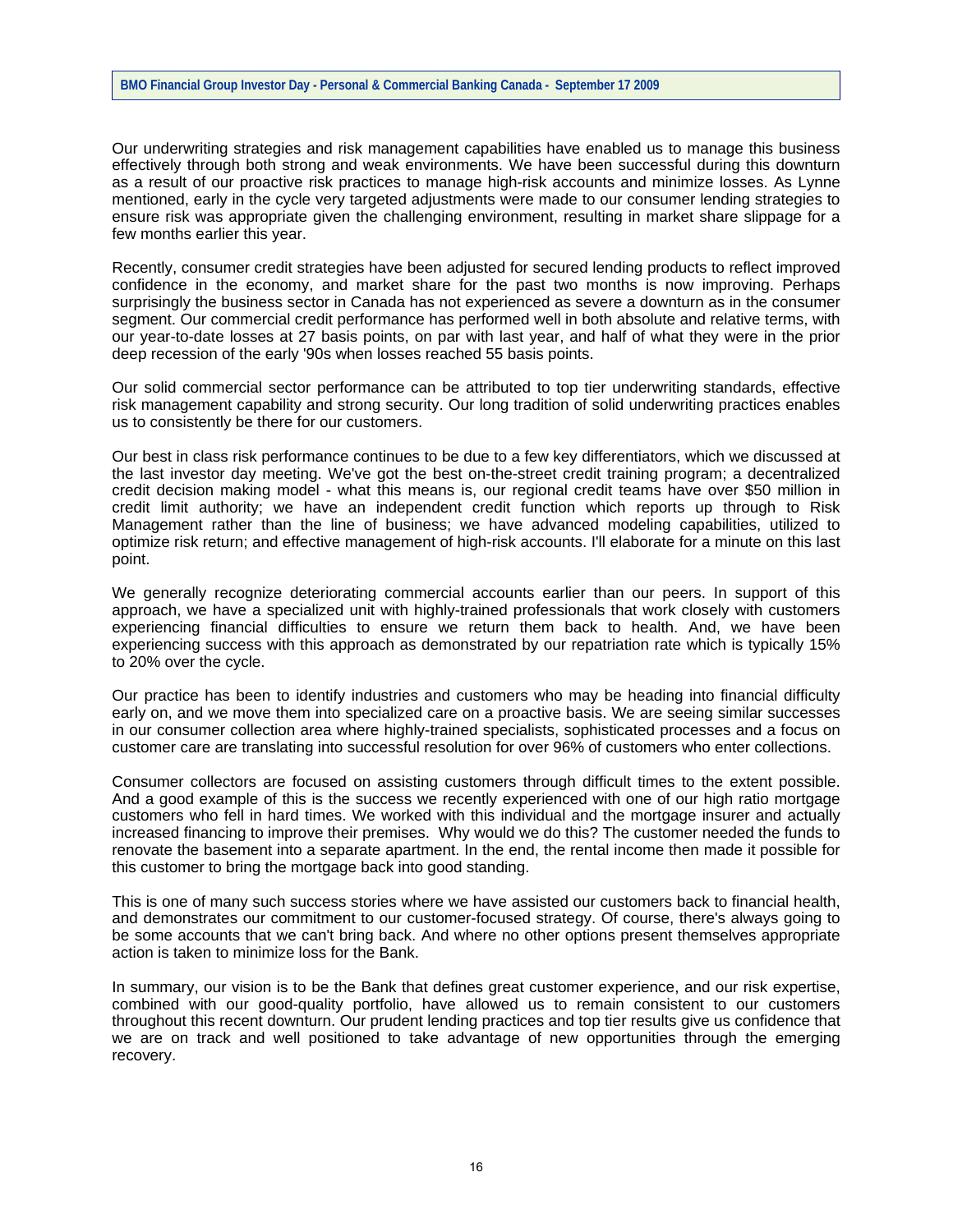Growth momentum is already returning to both our Consumer and Commercial portfolios. In the latter, we continue to grow market share over the past year, improving our strong number two position as Gail said to over 20%. In addition, our personal loan balances have shown consistent improvement quarter-overquarter, with a 15% increase during this past year.

And, this is not growth at any cost. We are even more focused than ever on optimizing the risk return equation, and have implemented a number of new processes and tools over the past year to focus the business on driving profitable and sustainable results.

Thank you, everyone. I'll turn this back over to Viki.

#### **Viki Lazaris** *- BMO Financial Group – SVP, Investor Relations*

Great. Thank you, Wendy. So, we'll open it now to Q&A. And again, as a reminder, we do have a couple of mics in the room. So, please use the microphone, introduce yourself. And we also have some people on the phone, and we'll look for questions from people on the phone. And we can get started. Jason?

# **QUESTION AND ANSWER**

#### **Jason Bilodeau** *- TD Newcrest - Analyst*

Yes, okay, Jason Bilodeau from TD Newcrest. Frank, when you take a look at your business over the past year and a half, two years, and you think about the big drivers to the bottom line, the way I see it margins have been a big part of the recovery, volumes probably not where you want them to be. At some point do we have to transition? When does that happen, and what part of your book do you think starts to pick it up?

## **Frank Techar** *- BMO Financial Group - President and CEO, P&C Canada*

Yes. Thanks for the question. I mean, I'll go back maybe before the last couple of quarters, Jason. Our balance sheet was growing very rapidly. I think a couple of my colleagues pointed out the fact that we've taken some management actions in a couple of our product categories to slow that growth. And we think it was the prudent thing to do, the right thing to do. We couldn't predict how the recession was going to turn out nine months ago. And if I had to do it over again I would have done the same thing.

As we start to see the economy improve we think we can increase the growth in our consumer lending book, in our commercial book, just back to the levels that we had prior to going into the recession. So, we don't think there's been any fundamental harm done to our business. We made some decisions to slow the growth for very valid reasons. And I think we can get it back growing.

So, in answer to your question, over the course of the last year, yes, spreads have definitely helped us. The expansion of our margin has helped us. As we have changed the mix in our balance sheet, as the positive growth has accelerated, it has definitely helped us over the course of the last nine months. And I point out it's helped us more than our competitors. Maybe we're doing better at managing the mix in our balance sheet and how we address pricing over that period of time.

So, I think there will be a change as we go into 2010. The balance sheet growth will increase. The benefit that we've seen from margin expansion will start to diminish. And we think we can continue to perform at the levels that you've seen as a result. So, go ahead…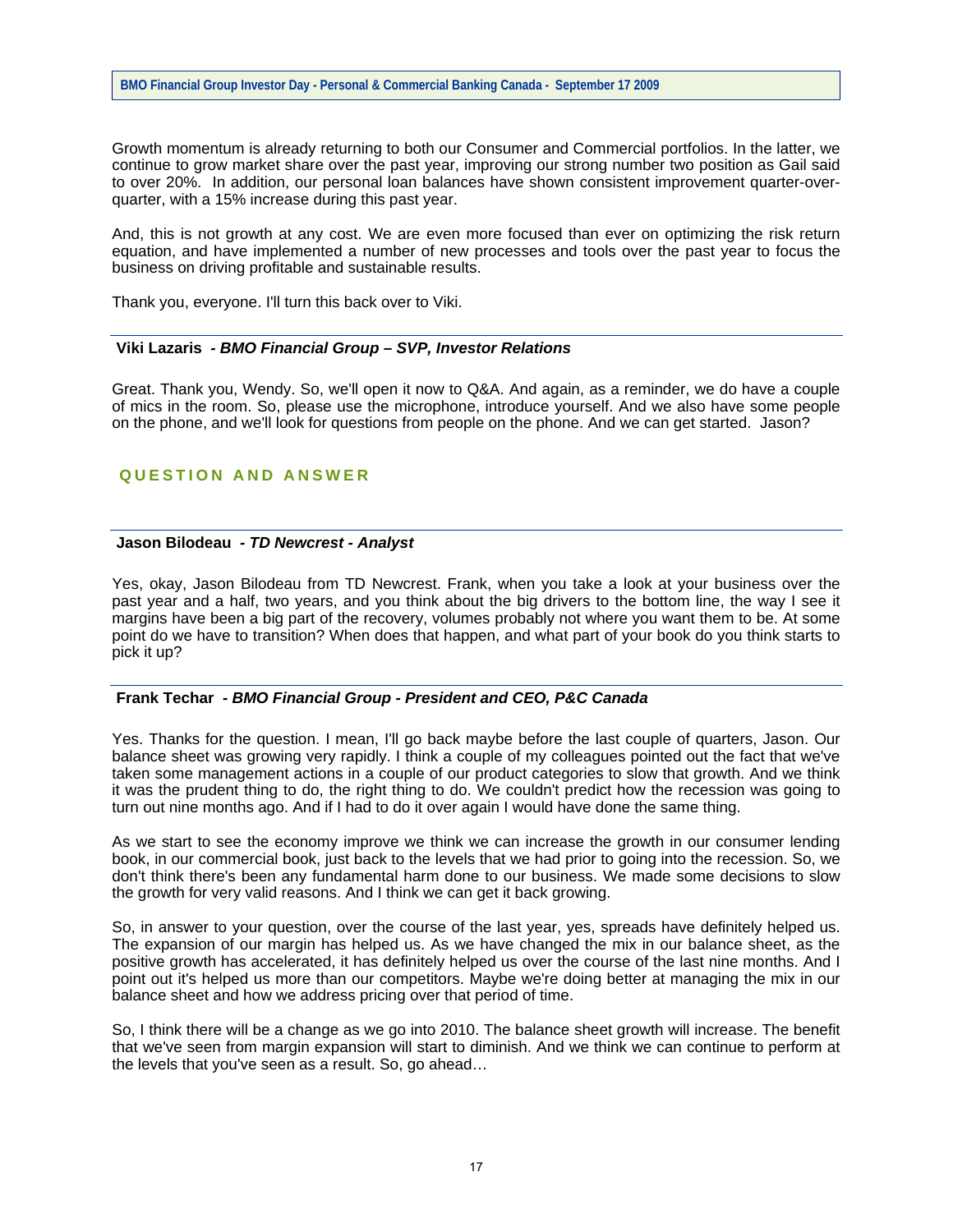### **Jason Bilodeau** *- TD Newcrest - Analyst*

Sorry, and more specifically, am I wrong in thinking that it's really the residential mortgage book that has to start to turn?

# **Frank Techar** *- BMO Financial Group - President and CEO, P&C Canada*

Well, I think we see opportunities in growing our consumer lending business faster. We've done it in the past. I think we can do it again. I think on the commercial lending side of the business we can grow that business faster. We've done it in the past. We can do it again. Gail talked a lot about expanding our focus on share of wallet in our commercial business on the back of a very solid lending practice. We think there's big opportunity for us there that hasn't been exploited historically.

And the mortgage business, as Maurice said, it's the one area if I had to cast back to the early days it's the one area we haven't made as much progress as I would have liked to, and we've got plans in place to change that. We knew we were going to lose share because of the decision around the broker channel. But we don't think there's any magic to the business. We think we need employees that can have great conversations with customers. We need more sales force in the marketplace to compete. And those are all within our control, and we think we can do that.

We think our product suite as Maurice mentioned is as good as anyone else's. We need a little more horsepower against that particular product line. So, I think there's opportunity in many of those product categories, and each one for a different reason.

### **Jason Bilodeau** *- TD Newcrest - Analyst*

Okay.

## **Mario Mendonca** *- Genuity Capital Markets - Analyst*

Mario Mendonca of Genuity Capital Markets. Question first, Lynne, on deposits, BMO has done it would appear, to be a fairly good job of lowering deposit rates a little more aggressively than their peers recently it would seem, and clearly, that would be one of the beneficial things from a margin perspective.

I guess what I'm trying to think through is there was a time period there where GIC rates were higher; they're much lower now. Other forms of funding costs are lower now. Is there room for this deposit rate? And I'm not really just referring to personal deposits. I'm talking about any kind of deposit that would sort of fall into this business. Is there room for those deposit rates to move still further now that rates really can't decline any further? Or, are we coming up against a floor here where you can't drop deposit rates anymore?

#### **Frank Techar** *- BMO Financial Group - President and CEO, P&C Canada*

So, Mario, you're asking is there an opportunity for deposit rates to fall further?

#### **Mario Mendonca** *- Genuity Capital Markets - Analyst*

Yes, or just funding costs in the Domestic business, in the P&C business. Is there room for rates to come down a little further, what you're paying on their deposits?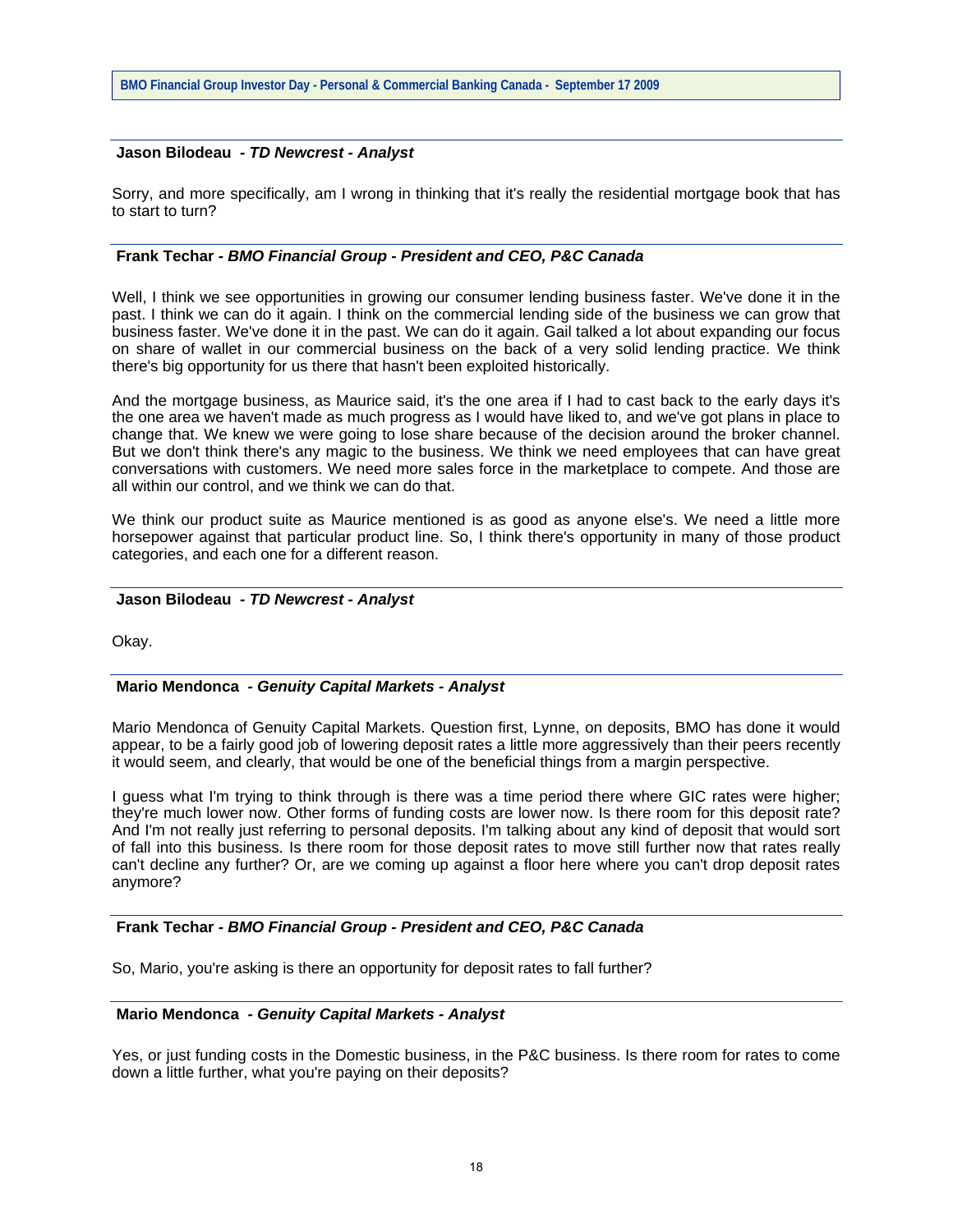## **Frank Techar** *- BMO Financial Group - President and CEO, P&C Canada*

Yes. I think maybe I'll just jump in here, Lynne, and you can pile on if you need to save me. I think like our view is we're sort of at the bottom. Our expectation is there's more pressure probably on rates going up rather than going down at this point in time.

## **Mario Mendonca** *- Genuity Capital Markets - Analyst*

But even though the three months is essentially near zero and interest yields themselves are just rock bottom, you would actually expect to have to raise deposit rates in the next little while?

## **Frank Techar** *- BMO Financial Group - President and CEO, P&C Canada*

Well, I'm only basing that on our expectation that the economy is going to improve as we go through 2010. And ultimately, we're going to get into a situation where rates are going to move up based on the economic growth coming back into the marketplace.

### **Mario Mendonca** *- Genuity Capital Markets - Analyst*

The maturity of higher-rate GICs, GICs that were sold a year or a year and a half ago, as those mature is there any room for funding costs to come down… deposit rates?

# **Frank Techar** *- BMO Financial Group - President and CEO, P&C Canada*

We're not anticipating any huge change, Mario, in that type of mix or any impact in our portfolio or our book.

#### **Mario Mendonca** *- Genuity Capital Markets - Analyst*

Ok, and then a question for Wendy. You referred to BMO's smaller retail book as a reason why you'd expect the Bank to outperform on credit. And I just found that I understand that that's been the case recently, that retail PCLs have been higher, but just on the notion that commercial credit losses will likely lag retail, is there any reason to believe that in fact BMOs higher commercial exposure will cause PCLs to ramp up faster than peers simply because of this lagged effect?

### **Wendy Millar** *- BMO Financial Group - EVP and Chief Risk Officer, P&C Canada*

I think just looking at the economic environment in Canada and even the industry bankruptcy stats are quite revealing, in the fact that on a year-over-year basis business bankruptcies have actually fallen. So, in our own book we see gross formation, the pace of gross formation, slowing as well. So, balance sheets are strong for companies. And although there may be some upward pressure we don't expect it to spike.

If you look across our portfolio it is very well diversified, as I said, by industry and geography. We do monitor very closely portfolios where we have some concerns. Manufacturing, for instance, is one that we have for a number of years seen some deterioration because of the strength of the Canadian dollar, and it did represent 75% of our losses. But, we have over the years reduced our total exposure. We don't have a concentration. It's 10% of our commercial book.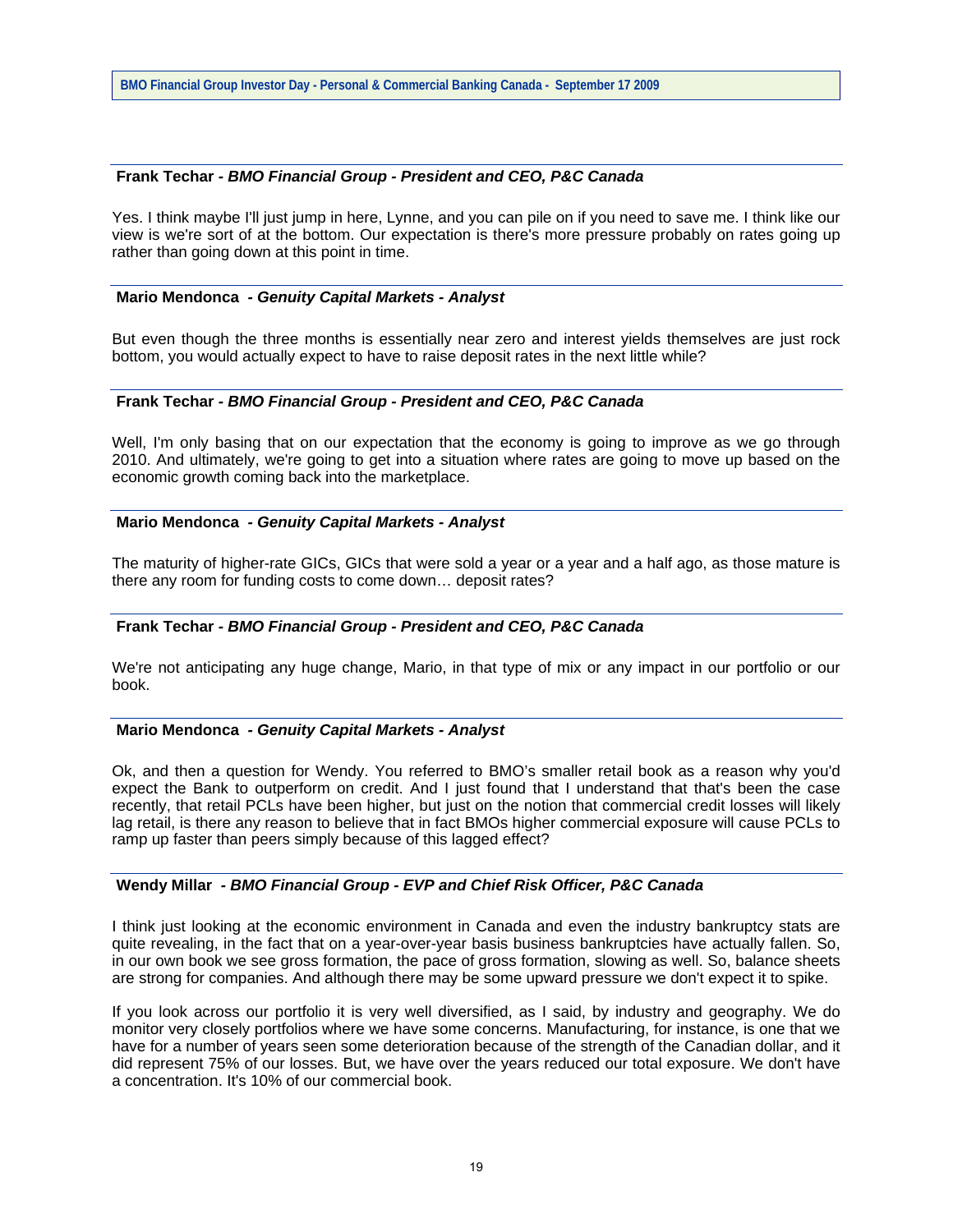Other sectors that we watch closely, for instance, dealership financing which is well less than 10% of our commercial portfolio; that sector actually is performing much better than what we had been forecasting with the termination of dealerships that GM announced. And it did affect 23 of our dealership customers. We immediately moved those accounts into specialized care. And we don't expect material losses at all on those accounts.

## **Mario Mendonca** *- Genuity Capital Markets - Analyst*

Do you buy the notion that there is a lag effect here, that Commercial losses will escalate or peak much later or after retail losses do? Do you buy into that notion --?

## **Wendy Millar** *- BMO Financial Group - EVP and Chief Risk Officer, P&C Canada*

I feel strongly that the Canadian business sector has held up very well through this downturn and will continue to hold up well. I think they saw what happened in the US and reacted early. They shed employees. And that's why unemployment has increased and why I really feel strongly this is much more of a consumer-led recession at the end of the day.

I don't know, Frank, if you want to…

## **Frank Techar** *- BMO Financial Group - President and CEO, P&C Canada*

Actually, no. That's great. Thanks.

### **Viki Lazaris** *- BMO Financial Group - Senior Vice President of Investor Relations*

Darko?

#### **Darko Mihelic** *- CIBC World Markets - Analyst*

Hi. It's Darko from CIBC. I have two questions actually, one I think we'll split for Frank and for Maurice, it's on mortgages, and then the second question on credit cards. But the first question with respect to mortgages -- it's kind of a long convoluted one, so I'll try and simplify it. But we've had 1.5% decline in this mortgage book, largely because of the runoff. You've had an 11 basis point increase in spread because of originating balances. And if I've got this right, you have a 25 basis point overall increase in the book.

So, it looks as though at least from first glance at these numbers that the runoff has been material improvement to your spread. So, how much more runoff do you have? And what are your goals for increasing this book? In other words, could we look for a return to 7%, 8% toward growth in this book? How much spread improvement are you looking for on the mortgage side? That would be my first question.

## **Frank Techar** *- BMO Financial Group - President and CEO, P&C Canada*

Yes. Well, thanks, Darko. Maybe I can just take a crack at that. Yes, the runoff in our broker book has helped with our spread, our overall portfolio spread in the Mortgage business. I'm not going to disclose the size of that book at this moment in time, the broker portfolio.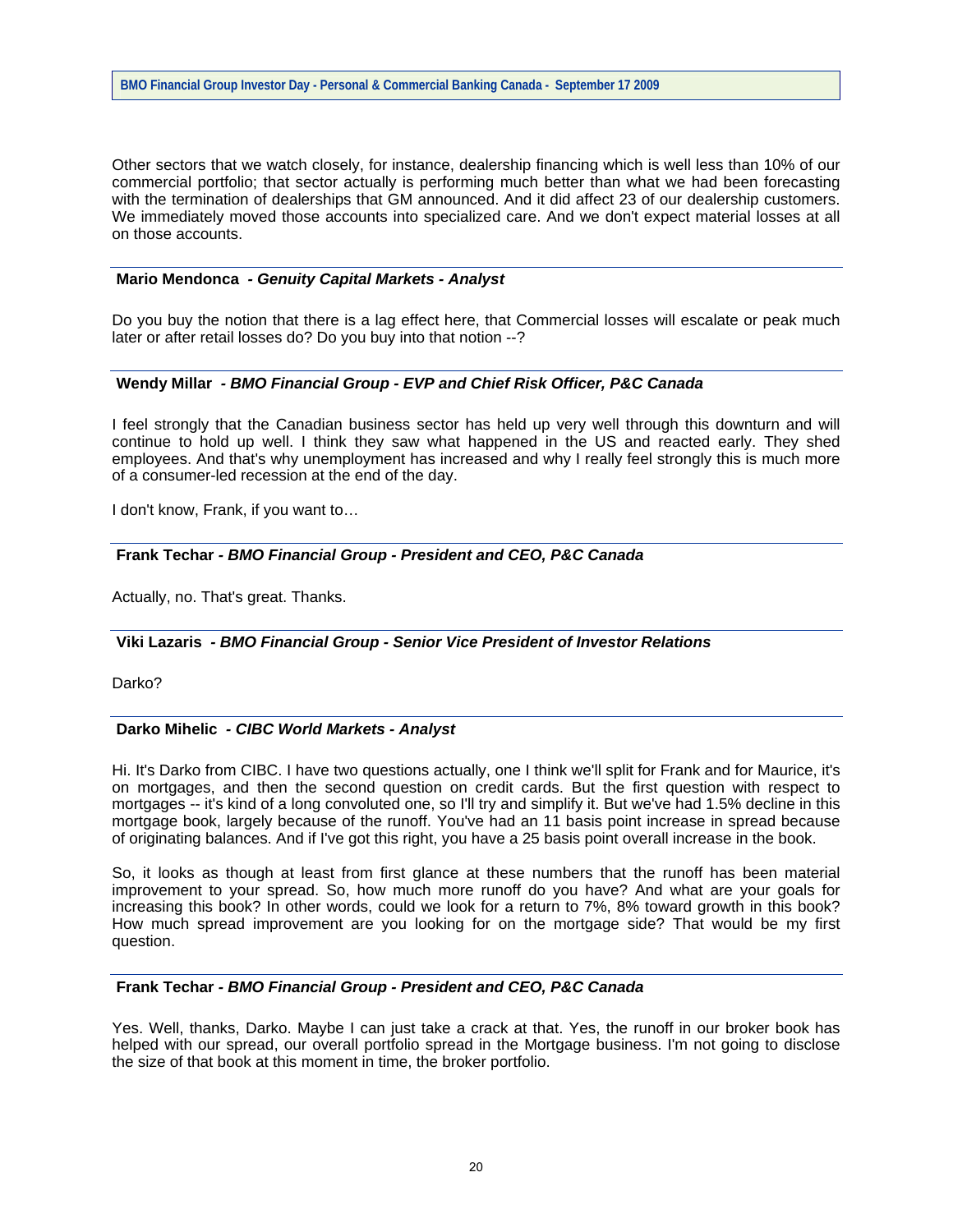Suffice it to say we've got a couple of years left of runoff in that portfolio. So, we will continue to see some benefit from a spread perspective. But offsetting that we know how competitive the marketplace is for new business being put on the books. So, I would expect the improvement that we've seen in spread in the Mortgage business to start to abate over the next year or so. And we're obviously going to do everything we can to ensure that's low and sweet from our perspective.

Relative to our aspirations on growth we are not growing as rapidly as we would like to in our proprietary channels. We think we ought to be able to grow as fast as any other market competitor. Maurice already mentioned that share growth is our medium to long-term expectation, and that's where we're pointed. There's no reason why we can't grow our business as rapidly as any other competitor in the marketplace once this broker business is completely run off of our balance sheet.

## **Darko Mihelic** *- CIBC World Markets - Analyst*

Can I just follow that up a little bit, though? My question would be more along the lines of if you're expecting runoff for another two more years and you're originating new mortgages at 11 basis points or better and then third, if you're expecting rising rates I'd expect that you have a shift from variable to fixed at some point, and you get wider spread because of the prime moving up. So, I'm at a loss to understand why your margins wouldn't expand in the mortgage book more. And you're expecting it to decline actually.

## **Frank Techar** *- BMO Financial Group - President and CEO, P&C Canada*

They may. All I'm saying is we can't predict a competitive environment. We've seen recently for instance for the five-year fixed product in the marketplace. Spreads have come down pretty dramatically. They've narrowed. So, all I'm suggesting is there's a lot of moving pieces relative to this particular business. We like what's transpired from a spread perspective over the last year or so. It's really hard to predict whether that's going to continue. We know the dynamics of our book. And they will be favorable for some period of time. But we just don't know how that competitive dynamic around pricing is going to play out as the market heats up a little bit.

## **Darko Mihelic** *- CIBC World Markets - Analyst*

Okay, fair enough. Thank you. And my last question's on credit cards. I wonder if we can touch on the view that, I mean, it looks like Royal is going to be introducing MasterCard. I wonder if you can touch on your first thoughts, your first impressions.

And also as well there seems to be when we think about these loyalty reward programs does that mean you have to up it again? And at some point CIBC seems to think or believes that it's a little too dependent upon the Aeroplan. So, at what point do you think you may actually use let's say the Royal entry as a chance to deemphasize the AIR MILES? Or, will you in fact just up it and fight back?

## **Frank Techar** *- BMO Financial Group - President and CEO, P&C Canada*

Mike?

### **Mike Kitchen** *- BMO Financial Group - SVP P&C Product Management, P&C Canada*

Sure. On the first point, on duality, Royal's move into MasterCard, I mean we've been expecting it for some time. It's not a huge concern of ours. We're supportive of that move. But we really go back to when I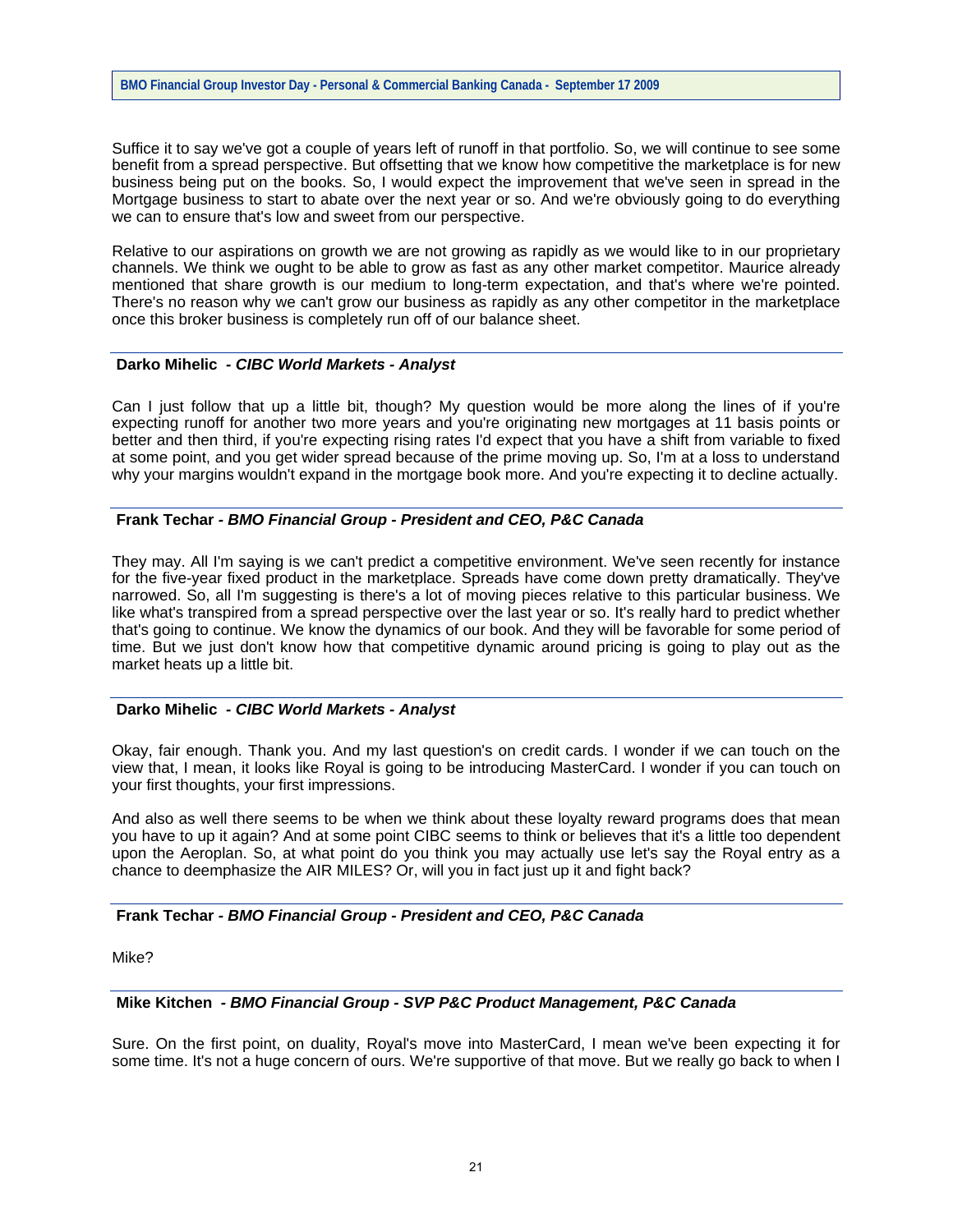talked about the three reasons why customers choose their card. Those reasons have stayed the same for the past decade.

The choice of payment brand, Visa or MasterCard, doesn't even hit the top five list of why customers select a credit card. So, if anything, it may create some bidding wars between MasterCard and Visa as payment brands, but does it fundamentally alter consumer behavior? We don't think so based on what we have seen, particularly in Western Canada.

And to your second question, how do we feel in terms of our program is going to up the ante, they've gone over with an announcement of the partnership, but they have said nothing about the loyalty program that's behind it. So, until we see that it's hard to declare whether we should be worried or not.

We feel confident because we had just launched changes with our Gold AIR MILES MasterCard to move to 25% off AIR MILES flights and to improve some of the other benefits that we are actually very, very well-positioned to compete, particularly in Western Canada, which has been one of our strongholds.

Your last question I think on CIBC's view that they need to diversify, we have been looking at the exact same thing. AIR MILES has been our key product offering in terms of consumer appeal. In the last couple of years you've seen us -- and I've talked about extending some partnerships with Student Price Card and Shell Canada to focus a bit more on our cash back program because we know in this economic environment particularly more tangible rewards matter and to create some diversification.

And you'll be seeing as over the next 12 months continue to evolve our diversification strategy because we too believe that you don't want to be a one-trick pony in the reward space, but rewards are the number one reason why consumers select their card.

#### **Darko Mihelic** *- CIBC World Markets - Analyst*

What about Visa, would you do a Visa?

### **Mike Kitchen** *- BMO Financial Group - SVP P&C Product Management, P&C Canada*

It's something that we'll contemplate. We've seen many examples in the U.S. which has been dual for years where banks have gone single brand and been very successful, and banks have gone dual brand and been very successful.

Again, we're going to evaluate the marketplace. We'll do some research. But our stance is it's more about focusing on those three things that matter to consumers than it is jumping from payment brand to payment brand. So, we'll just wait and see at this stage.

## **Sumit Malhotra** *- Macquarie Capital Markets - Analyst*

Sumit Malhotra, Macquarie Capital Markets, for Frank or Maurice. We talked about the mortgage side in a couple of questions. If we think about residential real estate as a whole, certainly the Bank has had a lot of success in growing the Personal loan book as a whole. I think home equity lines have been a big part of that.

So, Frank, if you look at the residential real estate piece in aggregate, can you talk about differential in yield for the Bank that the pick-up you've gotten on the home equity line? And certainly if you've been able to sell the HELOC product, and mortgages have been a little bit slower. It doesn't seem to be an issue of attracting customers. It's been the preference on that HELOC line.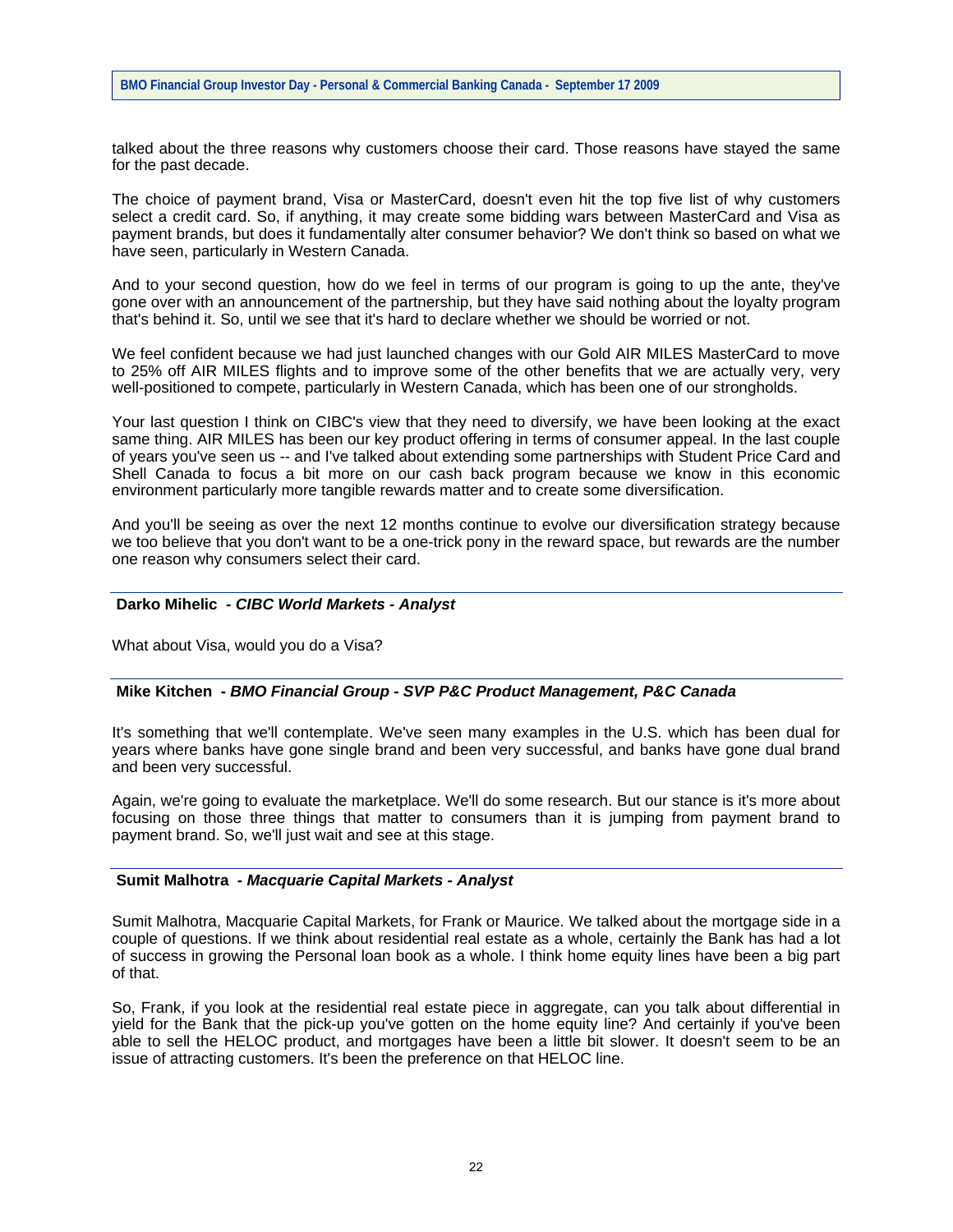So, can you talk about whether it's really mattered to them that much for the performance of the Bank in terms of being slower in selling mortgages?

## **Frank Techar** *- BMO Financial Group - President and CEO, P&C Canada*

Yes. It' a bit of a rhetorical question actually, so thank you for that. But that's exactly what we've been doing over the last couple of years. Our high-spread consumer loan products have been very well received by the marketplace. Our growth has been outstanding as Lynne talked about.

Our Mortgage business -- I hope we get to some other topics so we don't keep going down that path - but our Mortgage business has not grown as rapidly as we would have liked. But the net trade for us has been positive. Our spreads and our revenue have been good over that period of time. We know we can't sustain that forever. And we need to get the mortgage volumes up.

I will say, though, that when you look at the growth in our home equity product and you add the mortgage product we're still not happy with the combined growth relative to the rest of the competitors in the marketplace. So, the spread trade has been positive, but the growth is still slower than we would like to see it, and we need to do a better job.

## **Maurice Hudon – BMO Financial Group** *- Senior EVP, P&C Canada*

Frank, can I just add one quick point?

## **Frank Techar** *- BMO Financial Group - President and CEO, P&C Canada*

Sure.

## **Maurice Hudon – BMO Financial Group** *- Senior EVP, P&C Canada*

I think that the mortgage product will always be relevant in particular to first-time home buyers. And I think we're going to always want to be very relevant and very competitive in that environment because needless to say that's an opportunity to establish relationships that are very important to us. So, I certainly don't see us abandoning the classic mortgage product suite to favor just the lines of credit.

#### **Sumit Malhotra** *- Macquarie Capital Markets - Analyst*

Your loss rate on mortgages is three basis points. What's your loss rate on home equity lines?

## **Frank Techar** *- BMO Financial Group - President and CEO, P&C Canada*

You know that Wendy?

# **Wendy Millar** *- BMO Financial Group - EVP and Chief Risk Officer, P&C Canada*

Its a few basis points higher.

# **Sumit Malhotra** *- Macquarie Capital Markets - Analyst*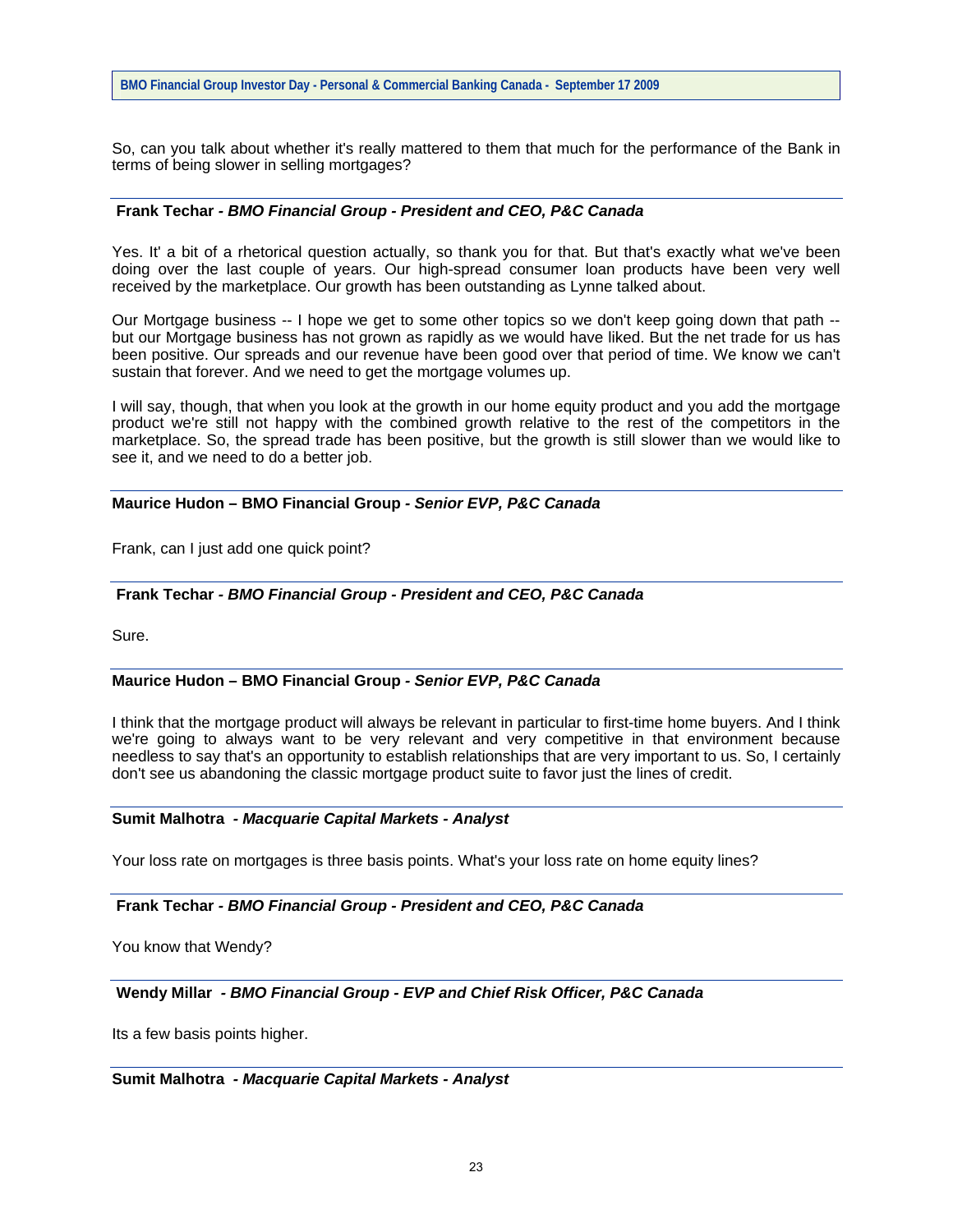Thanks.

# **Frank Techar** *- BMO Financial Group - President and CEO, P&C Canada*

Michael.

## **Michael Goldberg** *- Desjardins Securities - Analyst*

Michael Goldberg, Desjardins. I'm not going to leave the mortgage area.

## **Frank Techar** *- BMO Financial Group - President and CEO, P&C Canada*

Oh, Michael.

## **Michael Goldberg** *- Desjardins Securities - Analyst*

Do you expect the brokerage share of mortgage originations to go up, down or sideways over time and why?

## **Frank Techar** *- BMO Financial Group - President and CEO, P&C Canada*

Sorry. Would you repeat that one more time?

#### **Michael Goldberg** *- Desjardins Securities - Analyst*

Sure. Do you expect the share, not your share, but just industry wide?

## **Frank Techar** *- BMO Financial Group - President and CEO, P&C Canada*

Share, okay.

#### **Michael Goldberg** *- Desjardins Securities - Analyst*

Do you expect the brokerage share of mortgage originations to go up, down or sideways over time and why?

### **Maurice Hudon – BMO Financial Group** *- Senior EVP, P&C Canada*

So, first of all, the way we see it, somewhere between roughly 25%, maybe 30% of mortgage originations, depending on how you measure it, might be going through the mortgage broker market. And in our view, that's not likely to change necessarily very much over time. And I think our strategy, quite frankly, is going to be to make that up by virtue of the strategies that we've already established and put in place.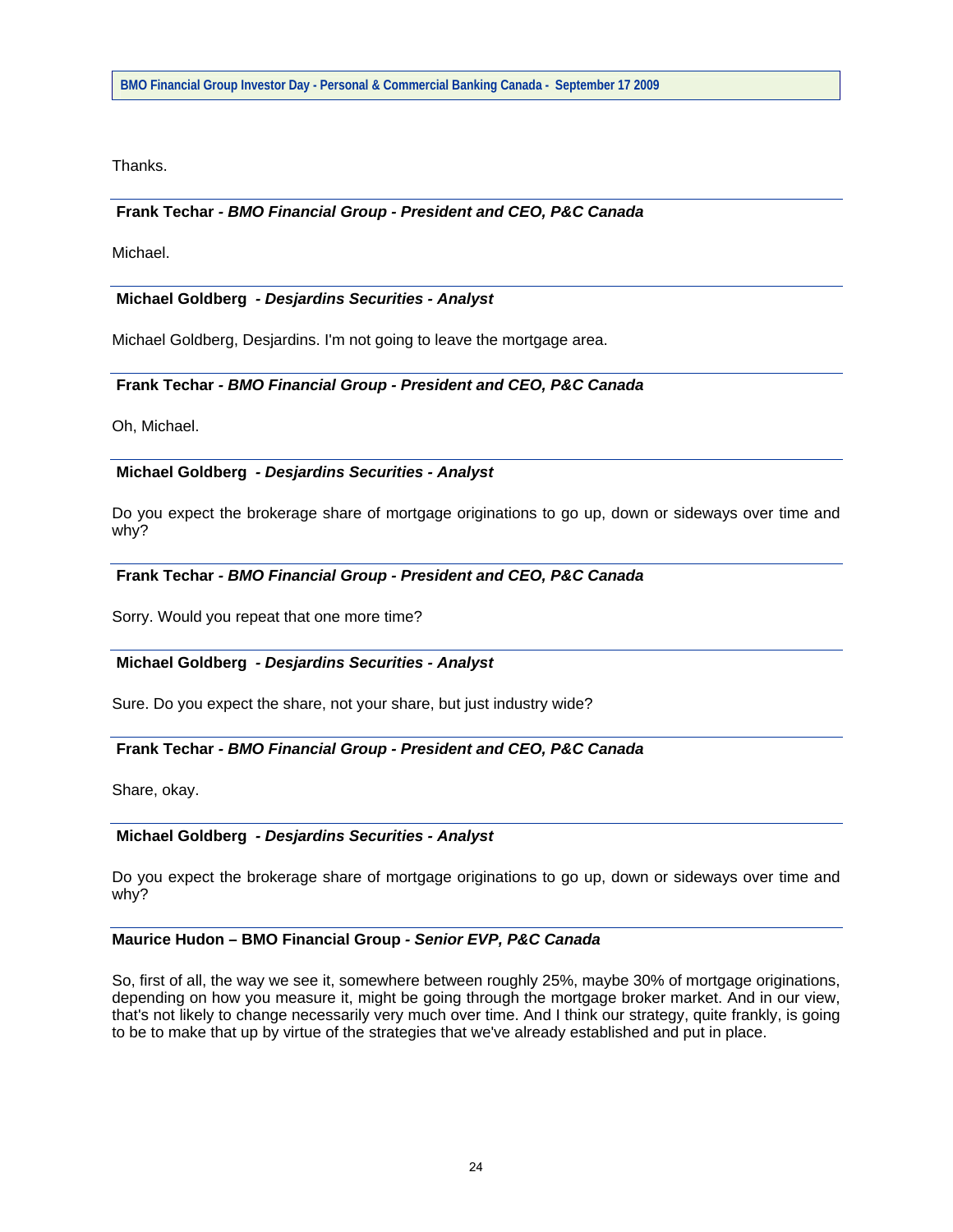I think it's a hard thing to predict where the broker market is going. I think at a time when there were several funders for brokers to be able to access two years ago, three years ago, it was a very different dimension and dynamic than it is today. And I certainly wouldn't predict that it's going to go back to where it was in terms of a number of funders looking for product to buy. So, I doubt very much it's going to grow.

And having said all of that, we're going to keep our eye on it because if we've called that wrong and we think we need to figure something else out then we would. But at this stage that's not part of our thinking.

### **Michael Goldberg** *- Desjardins Securities - Analyst*

Okay. And just to I guess follow up on that, so three of the major banks have found ways to sell both internally and through brokers. Why haven't you been able to find a way to do the same thing? I know that you made the specific choice, and I understand why, but why wasn't there a way to stick with the broker channel?

## **Frank Techar** *- BMO Financial Group - President and CEO, P&C Canada*

Well, Michael, the way I would address that question is very simply. And I referred to it in my opening comments. One of the things we want to leave the room with is an appreciation for the fact that we are managing our business differently. We have a different brand promise. We have different objectives. We are going to make different decisions. And this is one clear one where we do not believe that it is lined up with our customer promise, our brand promise, to support that channel.

Our customers were confused about the fact that we were offering BMO-branded mortgages in the marketplace at different prices. It is not consistent with our brand promise. It is not consistent in how we want to compete and who we are.

So, the question you ask is almost irrelevant from that perspective. We could have chosen to put more time and attention in management effort into solving that particular problem. But it wasn't consistent with where we wanted to go with the business and lined up with our brand promise. And that's why we are where we are. And if others have a different way of managing their business and thinking about how they're going to market we can't control that. What we can control is what we're trying to achieve with our customers.

# **Michael Goldberg** *- Desjardins Securities - Analyst*

Okay. So, I will go away from that with my last question. In the US, Harris achieved number one, JD Power rank in the Midwest, and congratulations to them. Do you have similar ambitions in Canada? What would you have to do to get there, and who's been falling behind in terms of service quality?

## **Frank Techar** *- BMO Financial Group - President and CEO, P&C Canada*

Well, I'll make a couple of brief comments. And maybe I'll ask Lynne to jump in here. Very simply our objective is to be the leader in this marketplace as well. We are going to focus on our net promoter score measure as the primary measure for demonstrating to ourselves and to you over time that our customer loyalty is the best in the marketplace. So, the objective is to be number one. It's not to be number two or number three.

We do have these external measures. They do test and ask questions that are different from the ones we ask. My expectation would be that if we end up being number one with our own proprietary measures that we will ultimately end up being number one with JD Powers, Synovate or any other external measure.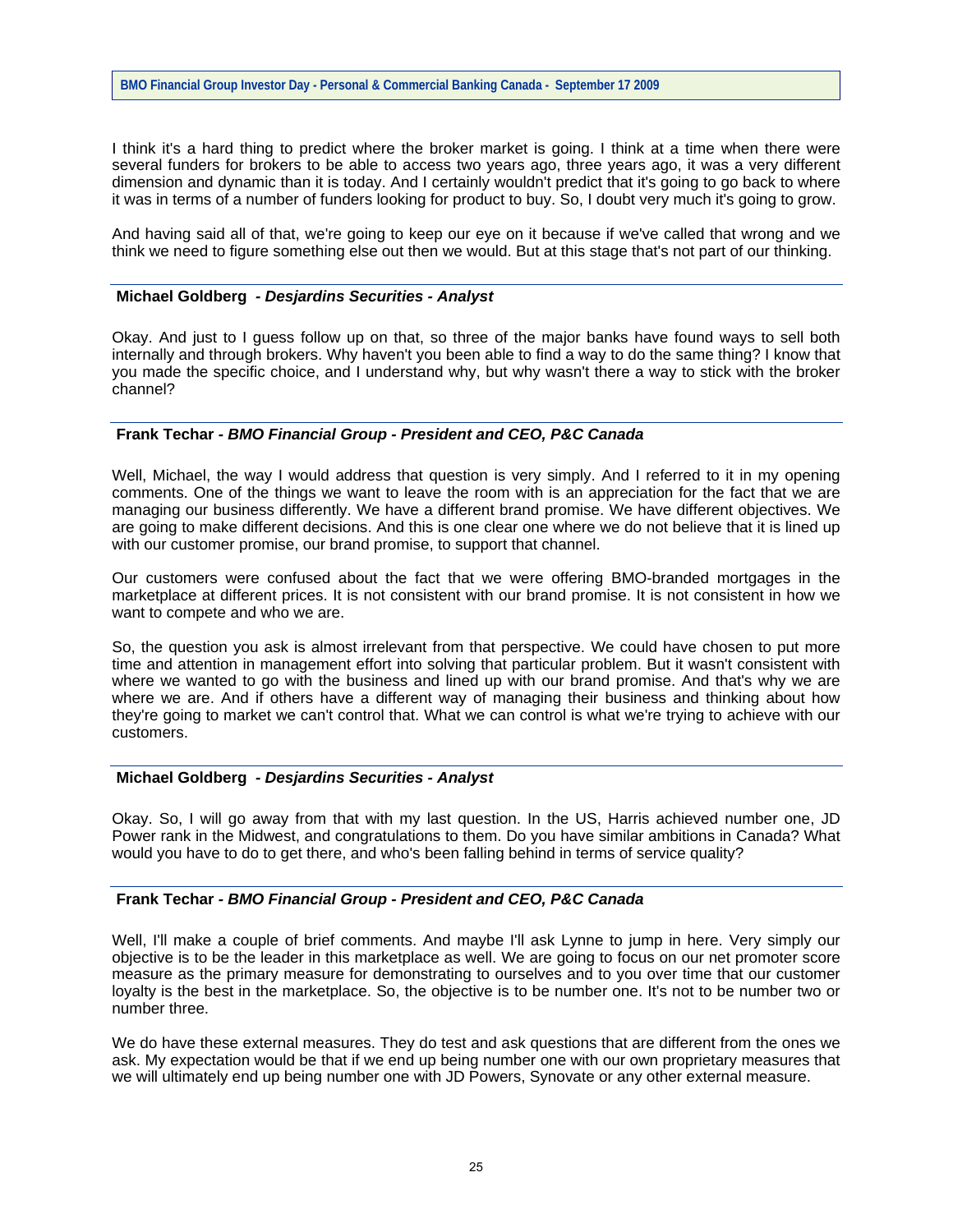We're not trying to specifically get there with those measures. We're focused on what's important again to our brand promise and what we're trying to do with our customers. But it's pretty hard to imagine a future where we're not number one, or we are number one with our net promoter score, and we're not number one with the external measures that we see in the marketplace.

I don't know if you want to talk a little bit about it Lynne, how and why and what we're doing and the continuation of what we're doing and what we might add going forward.

## **Lynne Kilpatrick** *– BMO Financial Group - SVP Personal Banking, P&C Canada*

I mean, this is our strategy, and so winning JD Power will come in time as we continue to close the gap to our competition as we've been doing very steadily now for a couple of years. And we're very focused on what's happening in our branches and in our contact centers every day to improve the quality and consistency of that customer experience. We have reinvented our training programs, our tools, our management focus and our performance management systems to get the whole operation pointing in that direction.

So, we are on our way. I think Frank's point is exactly right. When NPS is where we want it to be we'll see JD Power and the other studies come along for the ride and happily brag about those when we get there. So, they're in our sights.

But our measure is our measure. NPS is what we're focused on. And all the studies are a little bit different. But I think we'll get there. We're very, very focused. We found religion around this as a business and as a strategy. And we're going to keep executing on that path. I'm not sure there's much to add beyond that, Frank.

#### **Frank Techar** *- BMO Financial Group - President and CEO, P&C Canada*

Jim?

### **Jim Bantis** *- Credit Suisse - Analyst*

Jim Bantis, Credit Suisse. You just used a phrase about finding religion on customer experience. And I certainly appreciate that. And you're obviously seeing big gains from that. I'm wondering if the Bank is neglecting with respect to the other pillars of retail banking in the context of the advice channel, access, in terms of branch networks, distribution. Can you talk about that because I guess that's going to be, it's great that the customers are feeling good and you got the promoter score, but ultimately we got to get volumes up. And so how do those two other factors play in terms of advice and access?

## **Frank Techar** *- BMO Financial Group - President and CEO, P&C Canada*

Yes, good question. Relative to the advice question, I mean I think you've heard Gail and Lynne talk about the investment that we're making in our training programs for our people because we do want to have different types of conversations with our customers. And share of wallet you've heard today is a real important part of that. We think there's still a big opportunity and will continue to be a big opportunity with our current customer base. So, that's one way that we can build the business, grow the volumes in a very specific way in support of our brand promise.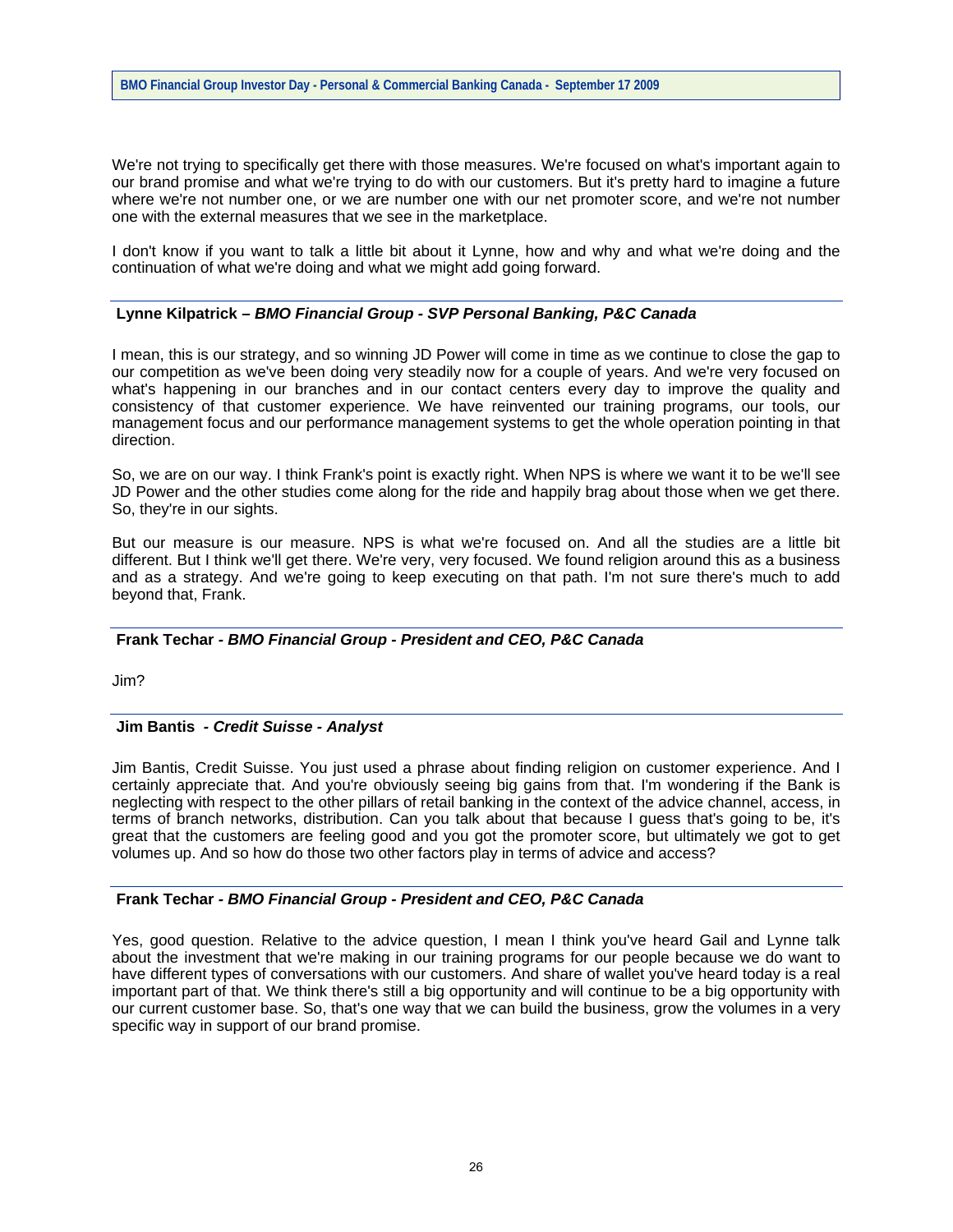Relative to some of the other investment opportunities and the channel opportunities that we have, we've been pretty clear that we don't see ourselves building 250 or 300 branches over the next five years to try to catch some of our competitors on that one measure.

And so, we're very focused on the other channels that support advice and support our promise. The specialist sales forces, financial planners, mortgage specialists, commercial account managers, we are going to invest in those sales forces as we go through the coming years. We've invested in the past, and we're going to continue on that program. That's where we think we can get the growth as part of our future.

The other thing I'll say about the branch issue is I mentioned a couple of stats. We've opened 51 branches over the last few years, kept up with the activity in the marketplace. We've redeveloped 170. We've closed, relocated or had major re-developments in 170. We've proven to ourselves that the best returns on our investment are with those types of changes, not opening new branches.

So, we think there's an opportunity within our own network with the investment plans that we have over the next few years to continue that. And I think that part of the success we're seeing is as a result of that. We're upgrading our capabilities in markets that we already know with customers that we already know in trying to get at those opportunities.

Just the other thing on this one, Jim, is online is going to become bigger for us going forward as well. We have to improve that online capability as part of our strategy. And so, we've got plans on that front going forward.

## **Jim Bantis** *- Credit Suisse - Analyst*

Got it. Okay. So, 900 branches seems like a reasonable number for your footprint, and particularly when you think of Royal and TD being at 1,100. And the way you've talked about in terms of distribution expansion, in terms of specialists, financial planners and other advisors, the way I can look at the improvement in terms of profitability will be the NIX ratio and ROE.

So, from a NIX perspective you're at 55%. And your peers, the ones you want to catch up to, are at 50%. And you don't disclose your ROE. And I'm wondering if you can shed some light on that because one of the biggest problems when you look at the franchise as a whole in terms of BMO is the low ROE at 12%. So, I just want to get a sense of what you can contribute in that regard.

## **Frank Techar** *- BMO Financial Group - President and CEO, P&C Canada*

Yes. Relative to ROE, our ROE for this business is well in excess of 30% without being more specific on that. So, it is strong and it is growing based on the improvement in the profitability that we've had in the business.

Relative to the expense-to-revenue ratio we actually were at 54.3 in the latest quarter. And we've improved year-over-year 1.3%, so, year-to-date we're at 54.9. We think we can get that down into the low 50s. That's part of our objective as well. You've heard very specifically that our strategy is about customer experience and productivity.

And so, in order for us to be successful that number will continue to move down over time. And I think you've seen it move down over the last couple of years as a result of some of the things that we're doing.

### **Jim Bantis** *- Credit Suisse - Analyst*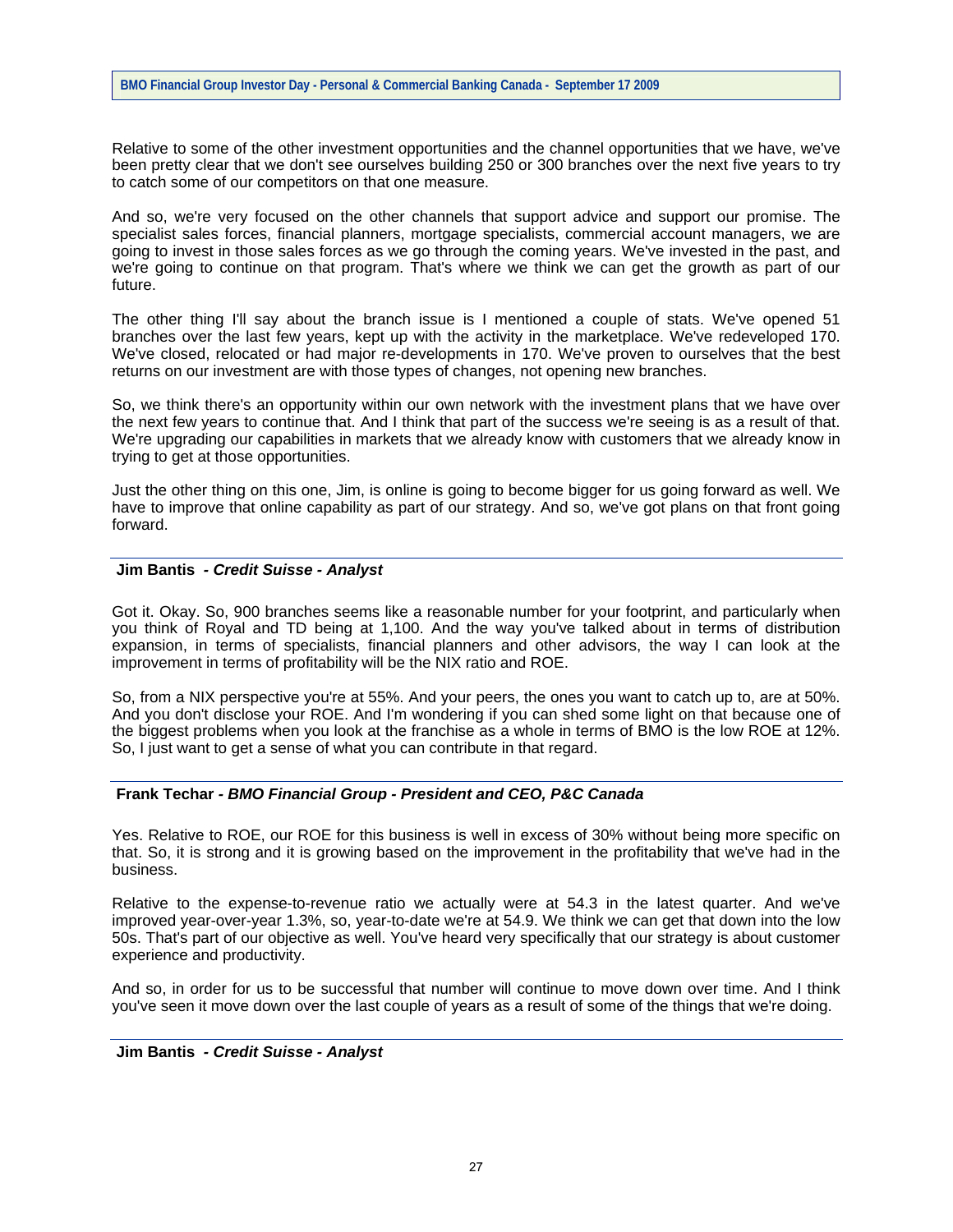So, low 50s in a three-year environment. Sorry.

## **Frank Techar** *- BMO Financial Group - President and CEO, P&C Canada*

It'll keep going down.

### **Jim Bantis** *- Credit Suisse - Analyst*

Got it.

## **Frank Techar** *- BMO Financial Group - President and CEO, P&C Canada*

All right.

## **Viki Lazaris** *- BMO Financial Group – SVP, Investor Relations*

Great. Next question.

## **Andre Hardy** *- RBC Capital Markets - Analyst*

Thank you. Andre Hardy, RBC Capital Markets. First, on the commercial net promoter scores there's been a decline since the year started. And is that industry-driven or is that BMO-specific? And what is it that's driving the decline?

#### **Frank Techar** *- BMO Financial Group - President and CEO, P&C Canada*

Yes. Quite frankly, Andre, it's one of those things we've been a little surprised at. Gail mentioned it in her comments. It looks like it's an industry trend because the numbers for our competitors have also sagged over the last couple of quarters. I think it's the economic climate. We have not changed our focus. We're pushing very hard with our capabilities to try to move that number up, and yet we've started to see a little bit of a plateau.

And the only thing we can really point towards is our commercial customers are under stress. They're not as confident about the future. We have been into the market as Gail mentioned with respect to repricing. We've had to talk to them about funding cost changes and the global credit issues and risk migration of their individual credits.

And we just think that's having a bit of an overhang on the market in general. We know the competitors are doing exactly the same thing. And we're seeing the scores flatten out across the entire industry. So, we think it's more related to the economic environment rather than anything that we're doing or a loss of momentum or focus from our perspective.

## **Andre Hardy** *- RBC Capital Markets - Analyst*

And then starting on page seven, where you show your promoter scores relative to the industry. And let's take the Personal business, for example. Not all your branches would be at a 34 score. The branch that's at 40 versus the branch at 30, how much faster is it growing? How much more revenue per employee is it generating? Can you help us understand the upside potential here as you increase these scores?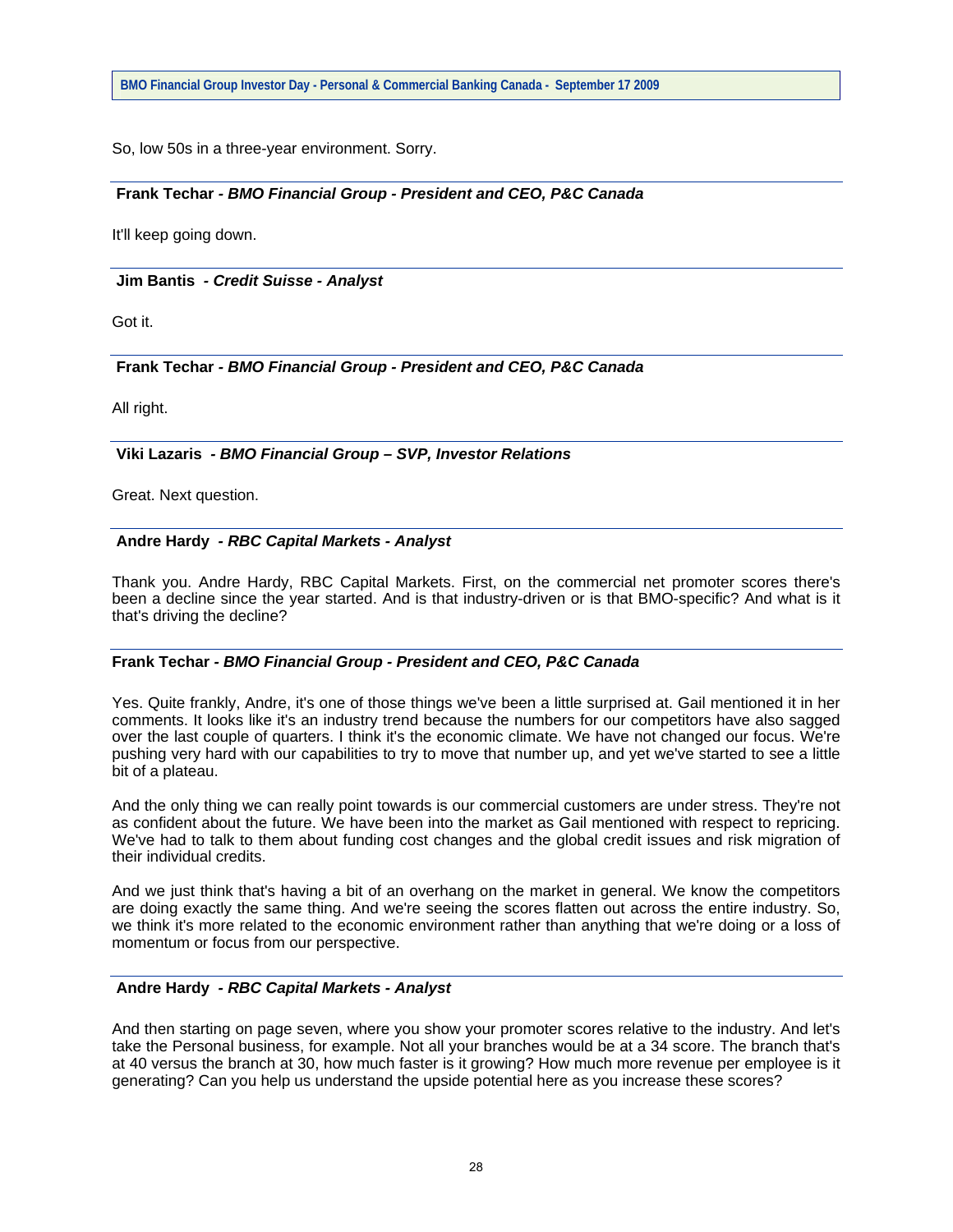### **Lynne Kilpatrick** *– BMO Financial Group - SVP Personal Banking, P&C Canada*

Andre, to go back to Francois's slides on this because it isn't, even though we have religion, it's not an altruistic strategy. So, it is a virtuous circle and with higher loyalty, especially in the branches where we've seen big improvements. We've seen also huge improvements in the sales force, productivity, sales per person, better balances per customer, more products for customers. Those things are always going handin-hand across the network.

So, when we look at it on a branch-by-branch basis where we're seeing improvement, it's because the whole system's working the way it should and driving that kind of growth. And we're pretty confident in that. And I think Francois provided some great examples of that working hard for us.

#### **Frank Techar** *- BMO Financial Group - President and CEO, P&C Canada*

And the only other thing I would add is I'm not sure I know the answer to the question because...

## **Andre Hardy** *- RBC Capital Markets - Analyst*

How about this…what's the Net Promoter Score in Quebec versus the average where you seem to be showing greater increases?

## **Frank Techar** *- BMO Financial Group - President and CEO, P&C Canada*

Yes. Francois mentioned, I think, our NPS on the Personal side is 47. Is that right? 47 in Quebec. So, it's above the national average.

#### **Andre Hardy** *- RBC Capital Markets - Analyst*

Thank you. Now it would be great if you could compare the number on these slides in terms of growth versus the rest of the country's so we can get an idea of the upside --.

#### **Frank Techar** *- BMO Financial Group - President and CEO, P&C Canada*

We'll think about it for next time. Thanks.

### **John Reucassel –** *BMO Capital Markets - Analyst*

John from BMO. Just, Gail, a question for you just on the Commercial, I just want to make sure I understand the market share gains there. Is that because some new market players have exited or is there something unique going on there? It's hard always to say, but are these sustainable gains in market share because BMO has always done historically quite well there?

## **Gail Cocker** *– BMO Financial Group - SVP Commercial Banking, P&C Canada*

Yes. I think it's a combination of both those factors. We've definitely taken advantage of some of those competitors that have exited the market. I think it's also related to the fact that we are not in and out. So, I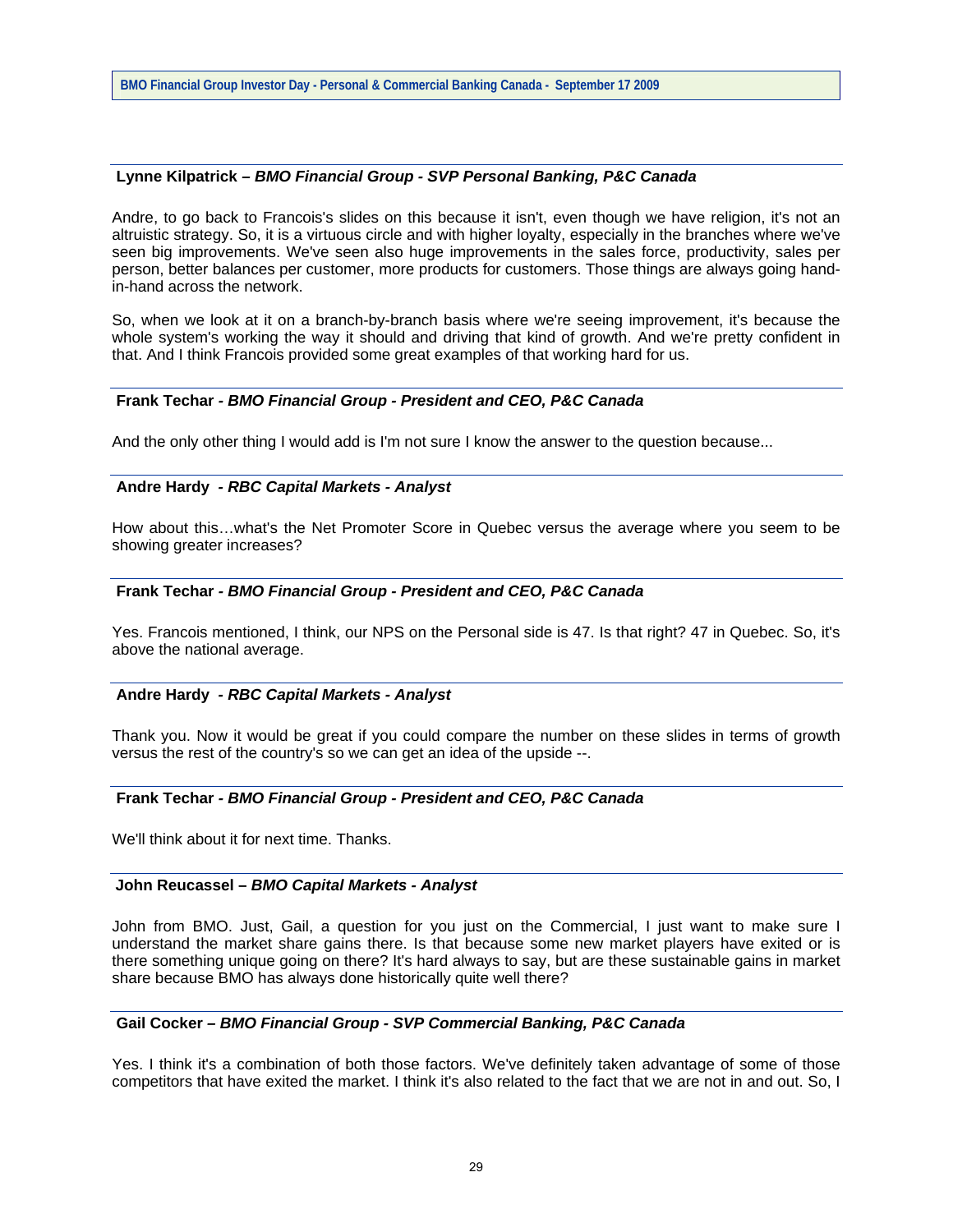mentioned some of the competitors have had to withdraw from certain industry segments or really tighten up their lending practices. We typically don't do that.

So, when we say we're there for our customers in good times and bad it's because of our confidence in our risk management practices. So, that's been a long standing tradition with our customers. And I think they're rewarding us for that. Hitting the 20% market share was a pretty significant number for us and really demonstrated that we are still good at this business.

We're still in the market. And we believe there is more upside. We're very firmly in number two position. Market share is measured by \$0 to \$5 million. So, it's the real sweet spot of Commercial Lending. We aim to be number one. And we don't see why we can't be.

#### **John Reucassel –** *BMO Capital Markets - Analyst*

Okay. And just I guess being the newest group member here, just trying, I don't know if Bill is still here, but he did say something yesterday I found interesting at the conference.

I think he said it's been a loss natural market share in P&C Bank for the last ten years. And so he's doing a lot of good things now. Ten years seems like a long time to institute some of these changes. I'm just trying to…was there some cultural resistance to some of those changes before? And why? I guess I'm just trying to figure out why it took so long, just some background please.

## **Frank Techar** *- BMO Financial Group - President and CEO, P&C Canada*

Well, I won't dwell on the last decade. But maybe I can just talk a little bit about the last three years. I think a couple of really simple things have happened. First of all, we've all recognized that we weren't doing a very good job in serving our customers. They've been telling us that for a long time, and we haven't been listening.

And so this real focus on listening to what the heck is going on and then committing to doing something about it is a change. And it's had a huge impact and a fundamental impact on the business. So, that has been the driving force. And as I said, Bill's leadership in changing the culture of the Company and getting us all focused on the same thing is hugely powerful.

I think the other thing that's gone on is you've heard about the renewal and refresh of the leadership team in our business, and that has had a material impact. We actually have higher aspirations as a group. We set the bar higher. We want to do things better. We want to win. And that is something that has changed dramatically, not individually, but as a group. We are now much more focused on what we're trying to achieve, and we're putting more time and attention and energy into it.

### **Rob Sedran** *- National Bank Financial - Analyst*

Rob Sedran, National Bank Financial . I'm not sure if it's a question for you or for Lynne, but I wanted to talk about pricing on personal loans a little bit. We've had over the last little while a couple of instances where the repricing, both prime versus the overnight rate and also the spread to prime, have widened.

And I'm wondering in a recovery environment, I know you mentioned in a competitive environment it's tough to predict, but how much of that do you think will be sticky in a recovery? Or, are we likely to see those spreads condense again? And you also mentioned that Bank of Montreal was one of the first movers in terms of repricing. Might it be one of the first movers in terms of repricing the other way. And what impact do you think that might have on net promoter scores?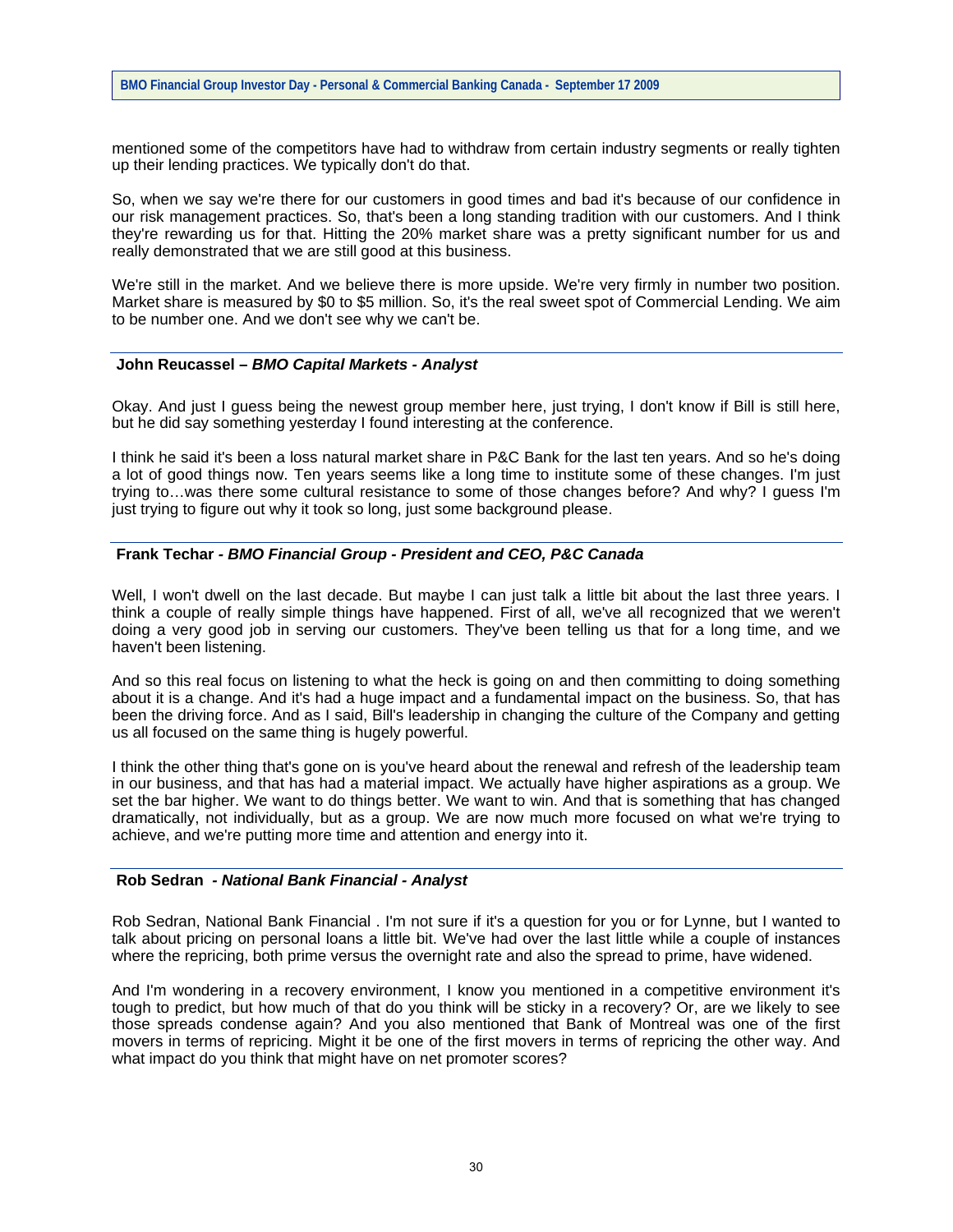## **Frank Techar** *- BMO Financial Group - President and CEO, P&C Canada*

Yes. I think it's a really good question. My expectation would be in the future we're going to see that advantage that we've had from a pricing perspective disappear as we move forward. I think it's inevitable if credit spreads continue to shrink. If funding costs continue to shrink then in support of our brand promise with our customers we're going to be having conversations about them with respect to giving back some of those increases that we've seen in the past.

To me, it's inevitable. When it happens and what the magnitude of it is and where we are relative to the rest of the business and where the competition is I can't predict. But my view would be that we are ultimately going to end up in that place. And, quite frankly, we want to be in that place. It's exactly what we're telling our customers.

We've had a difficult environment. We've raised prices because of some very specific academic reasons. We've done a fantastic job as Lynne mentioned in being very clear, transparent and straight-forward with our customers. And they expect us to do the same thing when the market changes. And that's what my expectation would be for the business. I can't predict when that will happen.

## **Rob Sedran** *- National Bank Financial - Analyst*

Do you think there's any benefit to being an early mover in that process?

## **Frank Techar** *- BMO Financial Group - President and CEO, P&C Canada*

Potentially, potentially.

## **Viki Lazaris** *- BMO Financial Group – SVP, Investor Relations*

I think there's a question right there. Yes, George?

#### **George Trapkov –** *Acuity Investment Management*

A question for the team. Looking at the sales per full-time employee and product per customer you've done a great job in increasing that. How do you rank compared to the rest of your peers, and what do you see product per customer and the growth in sales per full-time employee going in the next couple of years?

## **Frank Techar** *- BMO Financial Group - President and CEO, P&C Canada*

Well, that's a lot. Let me start, and hopefully someone will help me out on this one. The products and services per customer as all of you know in the room, that share of wallet measure that we have, each company does them differently. We use product categories. Others use products, numbers of products. And so it's very difficult to measure how we're doing against the competition.

We have in our measure a maximum of seven product categories on the Personal side of the business, and we're now at 2.56 or 2.55. We've got a long ways to go to get there. But it's very difficult to put that measure against the competition and figure out where you are because we all do it very differently. So, we don't spend a lot of time trying to figure out where that is. It's just too complicated and it's an applesto-oranges type of figure.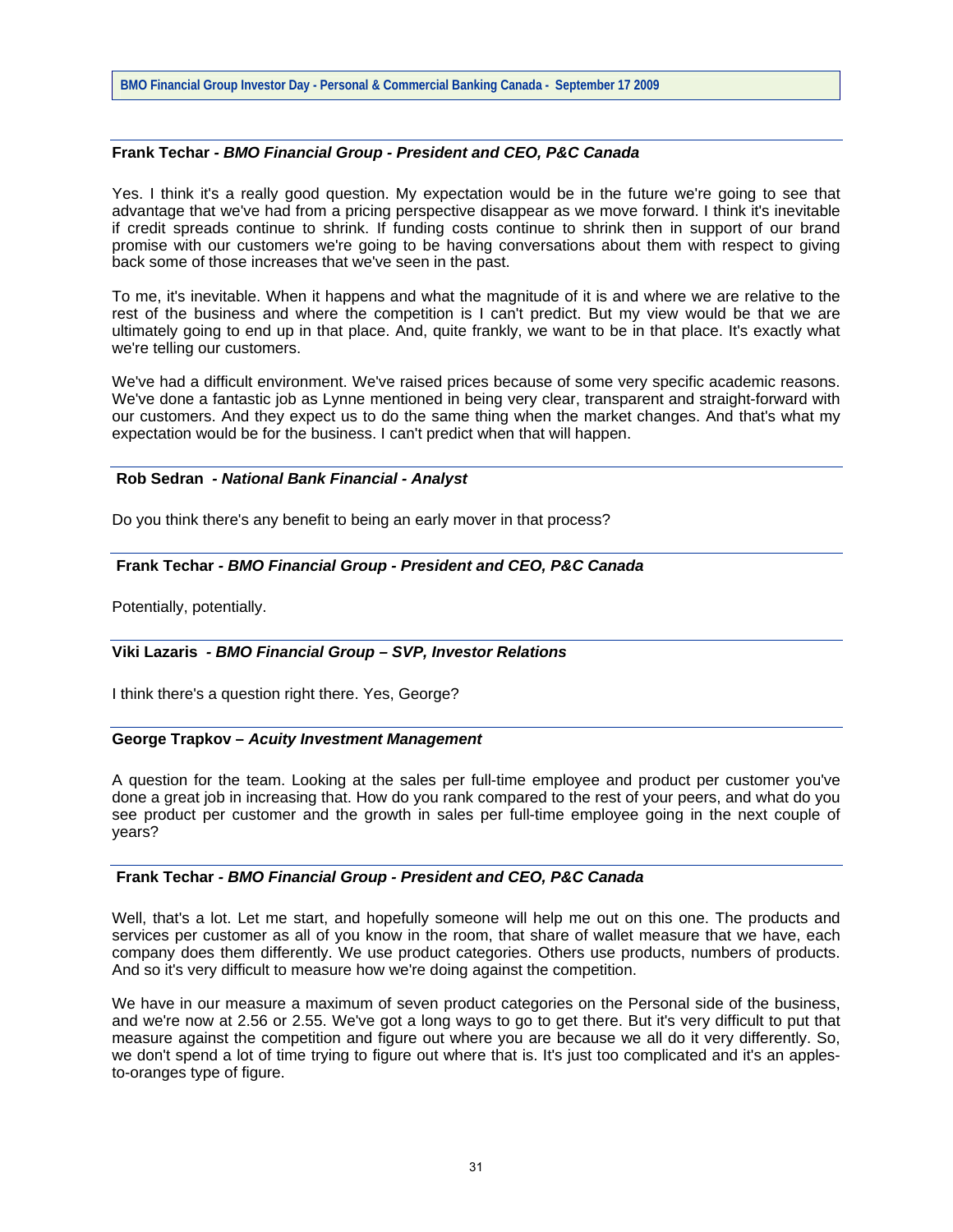Relative to the productivity on the sales force perspective, Francois or Lynne, or anyone else want to jump in on that one. We don't, ahead...

## **Francois Hudon** *- BMO Financial Group - SVP Quebec Division, P&C Canada*

It is believed that on a per-individual basis, on a per-daily basis, if you were to exceed three sales per day per individual, you're into a group of leading financial institutions. My group has got that as a target in 2010. So, we are just underneath that level now.

And so, it is doable by doing the thing that I sort of described. And it really is managing it like a retail sales operation. Retail is detail getting down into every individual, every store. And we do have groups of stores, areas, that are now exceeding that level of performance. So, we know we can do that within our own system. And so maybe that's a signal that for sure we are approaching industry-leading best in class.

#### **George Trapkov –** *Acuity Investment Management*

So, you still have a lot of room for improvement. That's what I'm just trying to get at. You can get a lot more from your current level.

### **Francois Hudon** *- BMO Financial Group - SVP Quebec Division, P&C Canada*

From my perspective, with 145 stores and 2,000 employees, there are always going to be potential for improvement. I mean, the range, for example, might be 2.5 to 3.5. So, bring all the 2.5's over three and your total performance improvement in terms of sales per employee is quite dramatic.

#### **George Trapkov –** *Acuity Investment Management*

 You recently, or I don't know how recently, but you hired a consultant to help you focus on the customer experience and go through all your business lines, I think it's the Boston Group or something like that, to help you reorganize your business. Are there any other areas for improvement where you can see investing more money and help your business grow?

#### **Frank Techar** *- BMO Financial Group - President and CEO, P&C Canada*

Yes. I'm not sure what you're referring to relative to consulting help because we've been managing our expenses pretty tightly, and the business, over the course of the last couple of years.

#### **George Trapkov –** *Acuity Investment Management*

I just overheard that there was a consultant helping you internally.

## **Frank Techar** *- BMO Financial Group - President and CEO, P&C Canada*

Not really, no. Relative to your question, I think for competitive reasons I'm going to perhaps maybe dodge the second part of your question which is what are we going to do and, what are we thinking about in the future.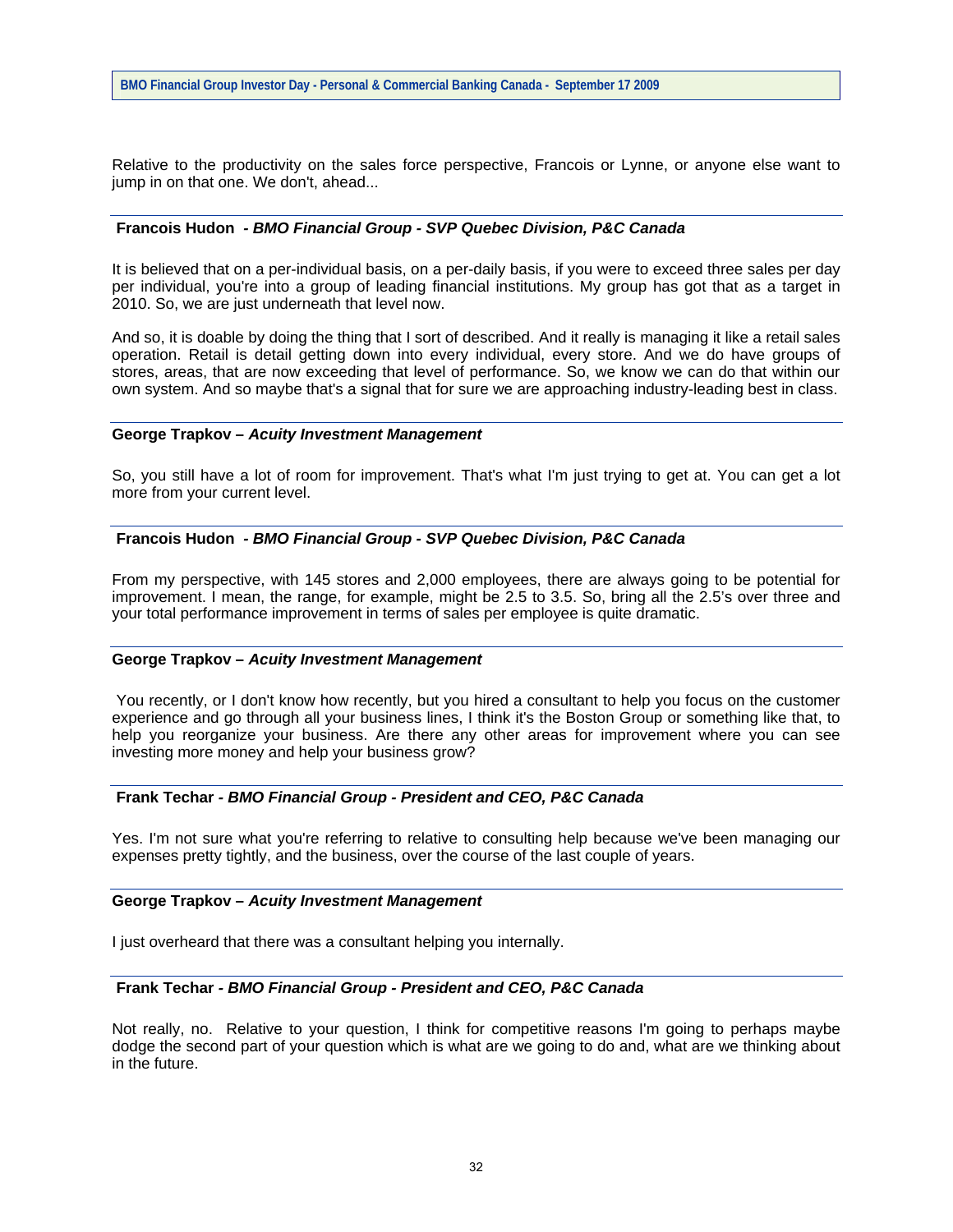We have some real big opportunities I believe. One of the areas we didn't talk a lot about is the process technology side of the business. And if we're focused on productivity, which we are, we think we've got some big opportunities there to improve the capacity of our sales force, reduce the operating cost of the business and move the business forward faster. And so we do have other opportunities within the context of this strategy and this promise that we've put out, to move the business forward.

## **Steve Theriault –** *Bank of America Merrill Lynch Canada*

Steve Theriault, Bank of America Merrill Lynch. A couple of questions for Mike Kitchen, just circling back on the Credit Card from, I think in terms of market share that's one area we haven't discussed is the Credit Card business. And, Mike, I think it's been about a year since you implemented the redemption costs in terms of AIR MILES. So, I'm hoping you can talk a bit about share trends in the cards business over the last year.

So, and secondly, unless I misheard the card origination number you mentioned was 43,000 up to 300,000 card originations, I'm hoping you can put a little color around active versus inactive cards. How many of those have actually turned out to be active accounts, primary cards versus secondary cards? How much of those might be US dollar type accounts?

### **Mike Kitchen – BMO Financial Group** *- SVP P&C Product Management - P&C Canada*

Okay. So, I just want to get clarity on your question on market share because you link market share to redemption costs. I'm not quite sure where you were coming on that point.

#### **Steve Theriault –** *Bank of America Merrill Lynch Canada*

When we talked about consumer, the one area we didn't tackle was the card front. And that's something I don't think you typically disclose. We've seen Personal lending market share, but not, other than the Nielsen Report we can occasionally get a hold of, we don't get a real good picture of what's going on in the Cards business.

# **Mike Kitchen – BMO Financial Group** *- SVP P&C Product Management - P&C Canada*

Okay. So, I mean it is not a number we have typically disclosed. I can give you a general sense. I mean we compare ourselves both with the total market and against the, typically the other bank competitors.

And we have been trending favorably against the other bank competitors, particularly the topic of the growth in our balance. Particularly in balances we've been growing faster than the Visa banks. And I've been told during this economic slowdown we have been growing our net retail sales at either equal or just above that level for the last few years. So, I feel pretty good about the competitiveness of our product against a market that is very, very competitive.

On your second question on card originations, I talked about it when I said we have folks in the branch, we improved both the quantity and the quality of our new business. And that's one of the reasons about putting that focus back in the branch world was to make sure that we were getting high quality business.

We still utilize multiple channels, but we have very high activation rates in our branches versus maybe a more actively sold situation where you're in a mall or an airport where you weren't expecting to make a purchase decision. The advice that the branch gives, the kind of pro-bank and customer conversations that they have allows for a more engaged sale. And then we also rely pretty heavily on our online capabilities to drive what is very high levels of originations that go from origination to active quite quickly.